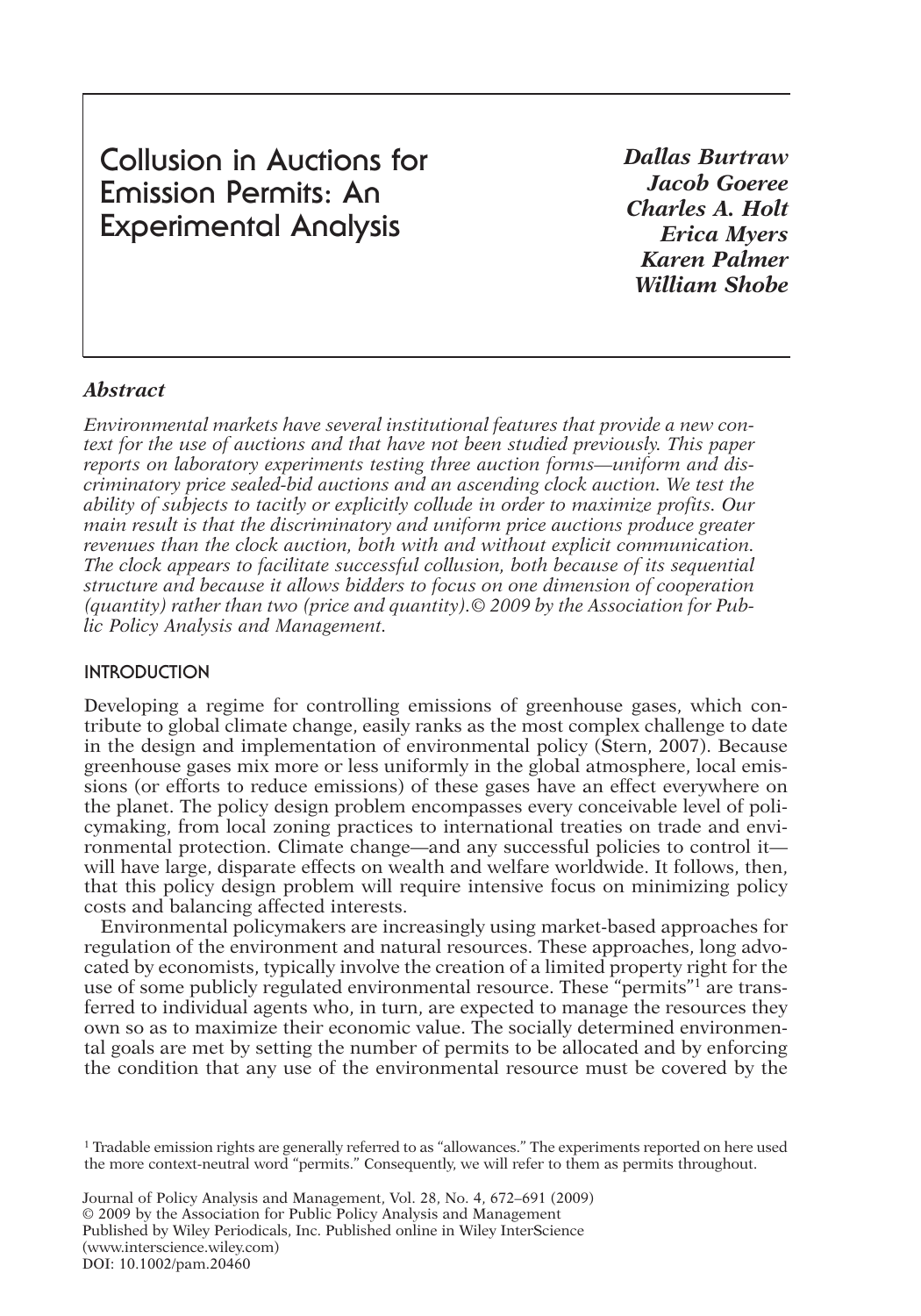ownership of the requisite number of permits. These approaches, broadly referred to as "cap and trade" programs, are expected to induce users to select low-cost measures for environmental improvement and to efficiently allocate the use of resources. As a result, cap-and-trade policies, where applicable, have been shown to substantially reduce the overall costs of environmental regulation relative to traditional command and control approaches (Ellerman et al., 2000; Popp, 2003).

The use of environmental markets has expanded to include such diverse areas as the management of fisheries, allocation of hunting licenses, access to ecotourism, management of water resources, and regulation of thermal and nutrient pollution in streams. The most economically important environmental markets have emerged in the management of air pollution. A crucial feature in the design of these programs is the mechanism by which property rights to environmental assets such as emissions permits are initially distributed. The approach used in most previous emissions trading programs has been free allocation of permits to shareholders of incumbent emitting facilities, a process known as "grandfathering," which has been subject to a broad critique based on results from the economics literature showing that there may be very substantial efficiency gains from selling permits.2 Recent policy proposals rely on markets to determine the initial distribution of environmental assets.

The largest environmental market in the world is the European Union (EU) market for carbon dioxide  $(CO_2)$  emission allowances, known as the Emissions Trading Scheme (ETS), which had an annual asset value of approximately \$61 billion in 2008. In the first and second trading periods of the ETS (from 2005 to 2012), regulations required that the vast majority of allowances be distributed for free (Ellerman & Buchner, 2007). However, ensuing criticisms have led the European Commission to propose a major revision that would replace free allocation to the power sector with the use of an auction beginning in 2013, and would expand this approach to most other covered emission sources by 2020. Proposals for use of an auction have also emerged as an important feature of legislative proposals for U.S. climate policy.

The second mandatory  $CO<sub>2</sub>$  cap-and-trade policy in the world, and the first to require the widespread use of auctions, began in 2009 and includes the 10 northeastern states that formed the Regional Greenhouse Gas Initiative (RGGI). This policy covers  $CO<sub>2</sub>$  emissions from electricity generators within the region.  $CO<sub>2</sub>$ emissions are capped initially at levels comparable to those at the beginning of this decade and then ramped down to 10 percent below initial cap levels by 2019. A number of other multistate initiatives to limit carbon emissions are also underway. These programs have served as models for the development of programs at the national level to limit greenhouse gas emissions.

The RGGI proposal represents a substantial break with the past. Rather than give the permits (termed "emission allowances" in RGGI) away for free, the RGGI states have decided to auction close to 90 percent of their annual  $CO<sub>2</sub>$  permit budgets. As the first greenhouse gas cap-and-trade program to start with a substantial revenuegenerating auction of permits, this initiative will have a global impact that will be felt beyond efforts to control climate change. Annual allowance auctions have been held since 1995 under the well-known  $SO_2$  cap-and-trade program in the U.S., but no revenue is raised as all proceeds are refunded (Hausker, 1992). The first known cases of allowance sale to raise revenues are the over-the-counter sale of  $NO<sub>x</sub>$ allowances by Kentucky starting in 2004 and the 2004 auction of  $NO<sub>x</sub>$  allowances by Virginia (Holt, Shobe, & Smith, 2006).

<sup>&</sup>lt;sup>2</sup> Gains are particularly large when the revenues are used to reduce especially distortionary taxes. Proceeds may also be used to reduce the regressive incidence of higher prices for carbon intensive goods. A number of papers on this topic may be found in Goulder (2002).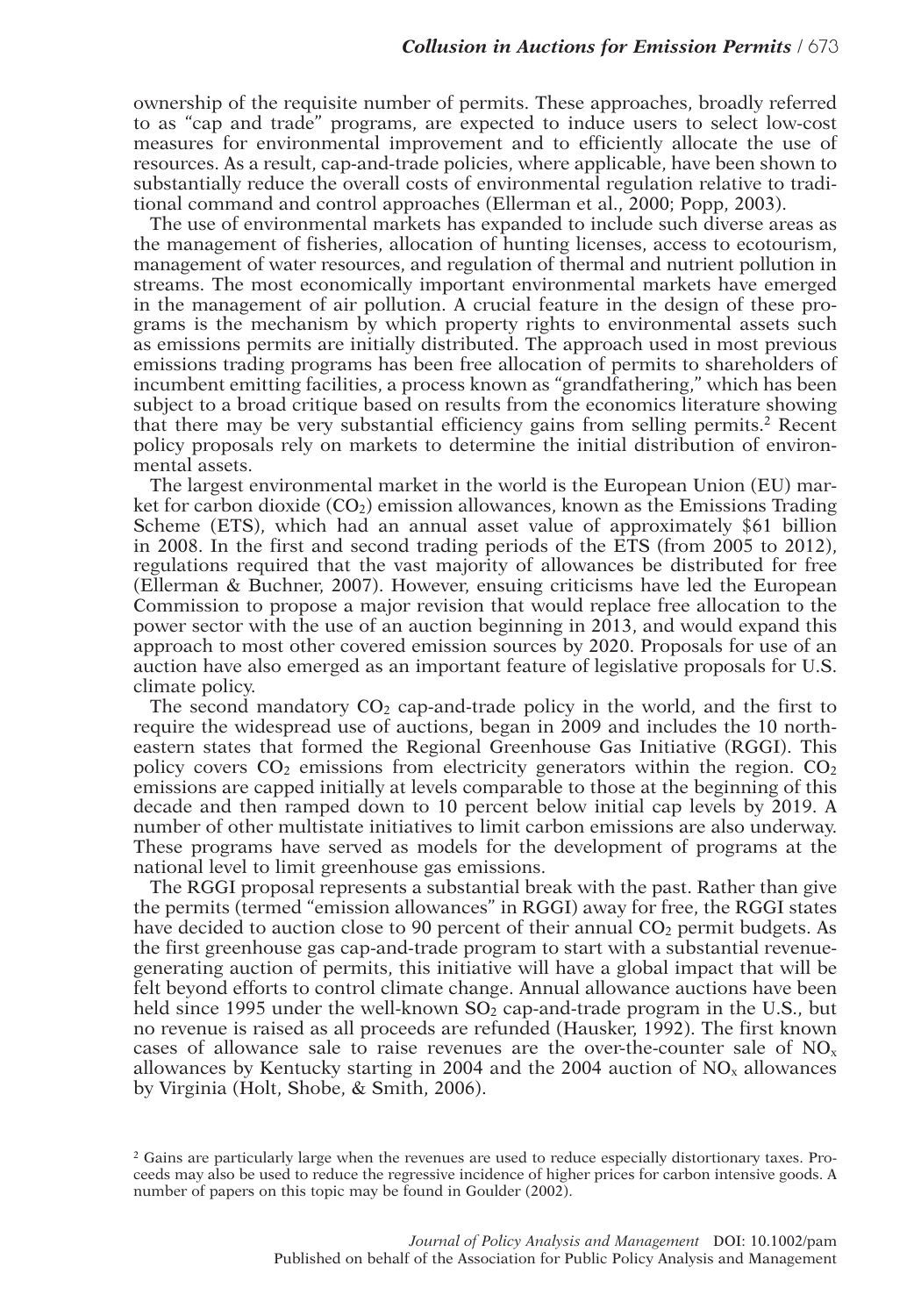A general measure of the efficiency of an auction is its ability to elicit bids that reflect actual valuations by bidders and thereby allocate resources to their highestvalued use. Bidding true willingness to pay is a sufficient, but not necessary, condition for allocative efficiency. Collusive bidding drives a wedge between bidders' actual values for the goods being sold and the bids made at auction. Goods may still be allocated to their highest-valued use, but this would depend on perfect collusion that reduced the bid below willingness to pay equally for all bidders. If successful, collusive bidding also will result in goods being sold for prices below the value that bidders place on those resources, thereby lowering revenues for the seller. The possibility of this outcome presents significant political risk to a government agency selling a good because revenues may be considerably below those expected, and the auction will not be viewed as a fair and transparent process for selling government assets, in this case  $CO<sub>2</sub>$  permits. A collusive auction outcome can interfere with the efficiency of existing markets by generating false price signals and by increasing price volatility. These considerations are especially important when new classes of environmental assets are being created by governments and allocated to final users through market instruments.

The specific question we address in this paper is whether the type of auction used to sell environmental assets will affect the likelihood of collusive behavior by auction participants. In a series of experiments, we investigate the likelihood of collusive outcomes for a variety of auction types. We compare the performance of single-round auction formats, both discriminatory ("pay as bid") and uniform price (all pay the highest rejected bid), with the multi-round ascending price English clock auction. In the single-round sealed-bid auctions, bidders submit bids that specify prices for blocks of permits, so the bids have both price and quantity dimensions. In the multi-round auctions, bidders submit quantities at a given price. If demand exceeds supply, the price is raised (analogous to advancing the time on a clock) until there is no excess demand.

It is difficult to compare the revenue-generating and efficiency properties of sealedbid, multi-unit discriminatory and uniform price auctions from a theoretical perspective because the strategy spaces are complex and multiple equilibria exist. There is currently no theoretical evidence to support using one auction type over the other, as there is no clear theoretical ranking between the two in terms of revenue or efficiency (Ausubel & Cramton, 1998; Back & Zender, 1993; Bikhchandani & Huang, 1989; Binmore & Swierzbinkski, 2000).

Experimental studies are being used with increasing frequency to assist in the design of public policy (Cummings, Holt, & Laury, 2004; Holt et al., 2007). Early experiments comparing sealed-bid uniform and discriminatory auctions suggest that the preferred auction type for revenue generation may depend on market characteristics particular to the good being sold. The first experimental study of alternative auction formats is reported by Smith (1967). In his setup, bidders were restricted to bid for two units, which had a known value common to all bidders after the auction. The main finding is that when there is a small amount of excess demand (rejected bids), uniform price sealed-bid auctions generate more revenue than discriminatory (pay as bid) auctions. This difference disappears in competitive settings when there is large excess demand. Cox, Smith, and Walker (1985) compare both single-unit and multi-unit demand for the uniform and discriminatory auction formats. They find that revenue drops for both auction types when the multi-unit demand is introduced, but find no difference in average auction revenues between the two formats. Miller and Plott (1985) consider another dimension, the elasticity of demand. They find that when demand is inelastic, discriminatory auctions generate more revenue than uniform auctions; when demand is elastic, uniform auctions are superior to discriminatory auctions. Results of Goswami, Noe, and Rebello (1996) suggest that uniform price auctions may raise more revenue when only tacit collusion is possible, but when explicit collusion is possible, discriminatory raises more.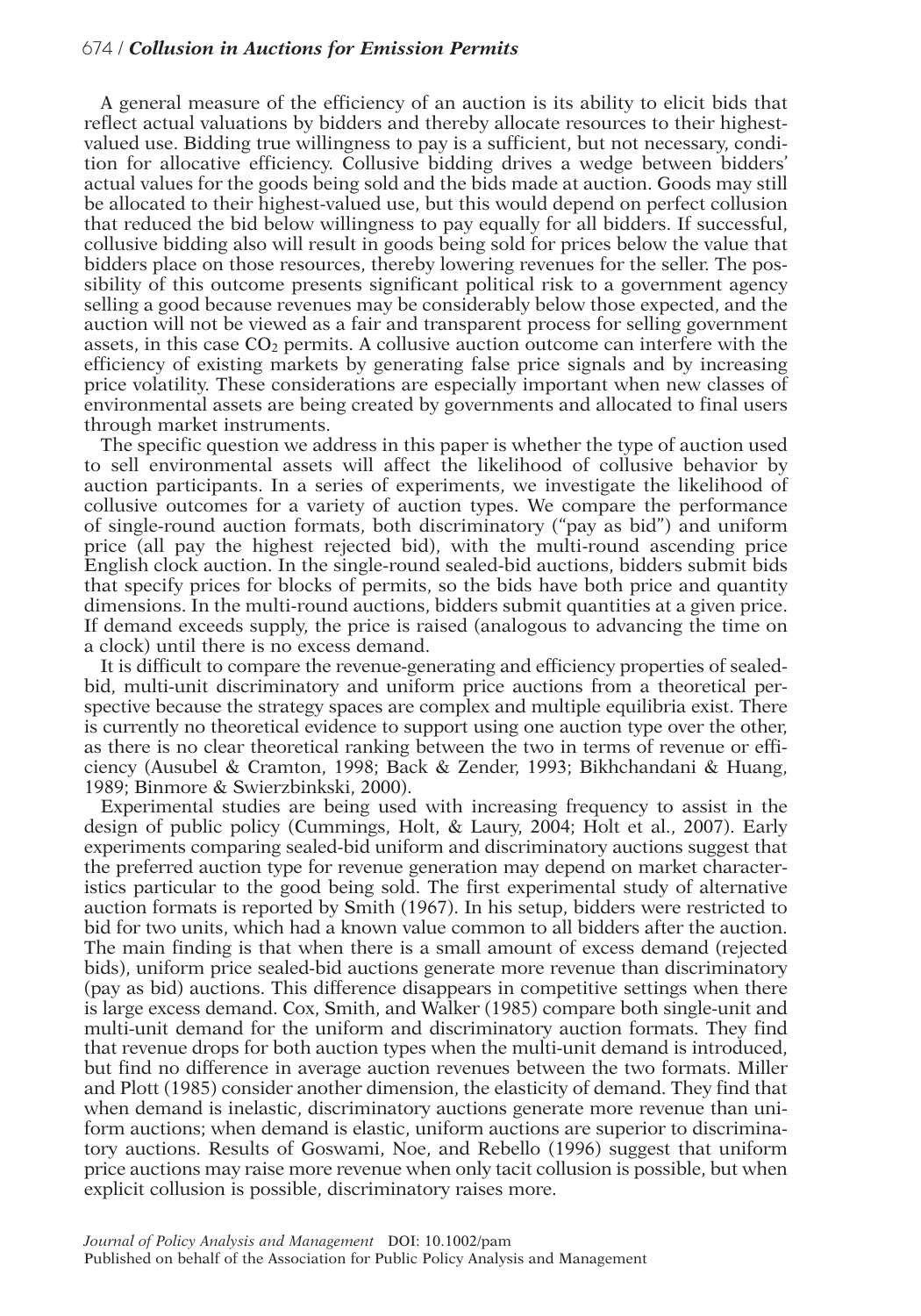The early experimental papers were largely focused on comparisons of sealed-bid auctions that were relevant for Treasury auctions, but multi-round auctions have received considerable attention as well. The theoretical equilibria of the sealed-bid uniform price auction and the English clock auction (also a uniform price auction) are indistinguishable (Porter & Vragov, 2006). However, because these auction types yield multiple equilibria in a multi-unit context, as bidders attempt to coordinate their actions (tacitly or explicitly), different auction designs may result in systematically different outcomes. For example, it has been suggested that the dynamic nature of the English clock auction may aid in price discovery, especially in auction environments for new assets where a price has not already been established (Cramton, 1998). In addition, bidders in clock auctions interact in multiple rounds, and if attempting to collude they would coordinate their bids along only one dimension (quantity), which may make collusion easier than in sealed-bid, single-round auctions where bids include two dimensions (quantity and price).

There is emerging theoretical evidence, however, that subtle institutional characteristics can cause the performance of one-shot and ascending-price auctions to diverge. For example, Marshall and Marx (2009) show that the availability of information about registrants for an auction can make ascending-bid auctions more susceptible to collusion relative to one-shot auctions. Other important factors are the availability of resale opportunities, which may facilitate collusion in English auctions (Garratt, Troge, & Zheng, 2007), the nature of any repeated commercial interaction between bidders, and the homogeneity of goods and bidders (Marshall & Marx, 2009).

An experimental study by Alsemgeest, Noussair, and Olson (1998) suggests that the clock auction may be more susceptible to tacit collusion. They compare the performance of the sealed-bid uniform-price auction with the English clock auction in environments with both single-unit and two-unit demand for each bidder. Communication between bidders is not allowed, but bids and bidder identification numbers are made public after each round of the clock auction and at the end of each sealed-bid auction. The authors find that the sealed-bid auction generates more revenue than the clock auction for both single- and two-unit demand.<sup>3</sup> Goeree, Offerman, and Sloof (2006) report a multi-unit auction experiment designed to assess the likelihood of demand withholding in a very simple environment with no opportunities for communication. In their experiment, groups of three participants were competing for six available units. Each bidder received a randomly determined private value for three units, so the total demand at a zero price could be as high as 9. The experiments were run either as discriminatory auctions or as clock auctions in which bidders were informed when anyone reduced their bid quantities. Tacitly coordinated "demand reduction" tended to stop the clock at low prices, and auction revenues were much higher in the discriminatory auction: 151 versus 40 for the clock, a difference that was statistically significant at the 1 percent level. In addition, there was less revenue variability across auctions in the discriminatory treatment. The revenue advantage of the discriminatory auction even persisted in other asymmetric treatments in which two of the bidders in each group were "incumbents" with strong incentives to bid high and exclude the third bidder ("entrant"). This paper did not consider a uniform-price sealed-bid auction, but the authors summarize the literature relevant to this comparison: "Pooling the results from these different studies suggests that demand reduction is more pronounced in ascending auctions than in uniform-price auctions" (p. 2).

<sup>&</sup>lt;sup>3</sup> Computer simulations can also be used to study auction performance under prespecified behavioral assumptions. For example, Sunnevåg (2003) simulates bidding behavior in ascending price auctions for emissions allowances when there is an oligopolistic product market. The simulations compare outcomes when firms bid sincerely and strategically, and find the profit-maximizing bidding strategy is sensitive to the relative emission intensity of production for the bidders as well as the rules of the auction.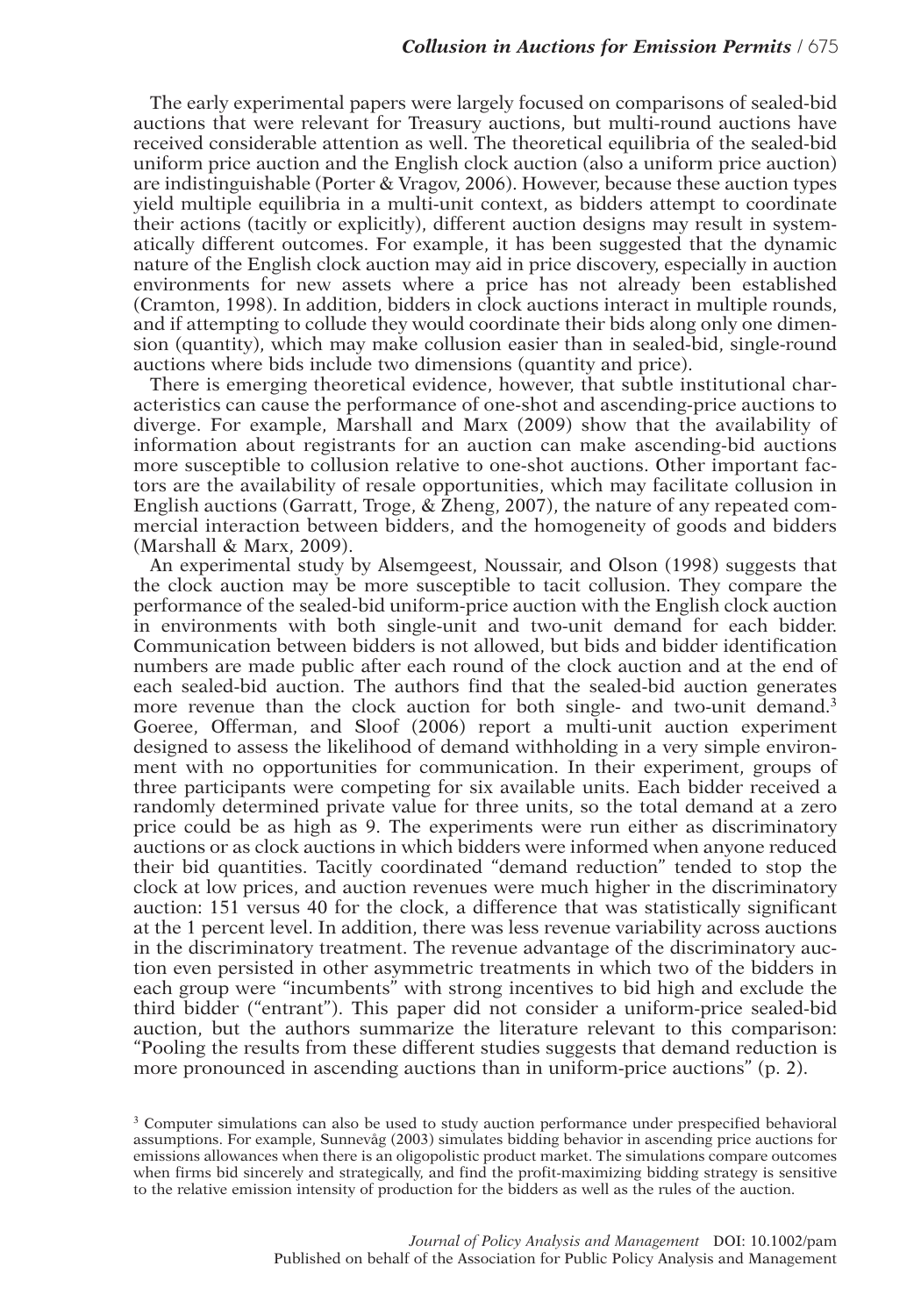In sum, the theoretical ranking of these different auction mechanisms remains ambiguous. Markets for environmental assets are relatively new and there is little experience with the use of auctions for distributing these assets. Our experimental analysis of the relative performance of these auctions with market characteristics similar to environmental markets and in particular the new  $CO<sub>2</sub>$  market provides valuable information to regulators.

We ran our first laboratory sessions with simple, generic, competitive market conditions. For example, cost varied randomly across auctions, emission permits were not bankable between auctions, there was no secondary market for trading outside the auction, and there was no opportunity for explicit communication. In this setting, the auction forms tested generated similar results with little evidence of differences in efficiency or revenues across auction types. There are, however, some particular features of emissions permit auctions focused on a single emitting sector, the electricity sector, that may be conducive to collusion: (1) These auctions are likely to be conducted on a regular basis. The RGGI auctions that begin in September 2008 will be held quarterly, for example. Collusion may be easier with a longer series of auctions. (2) Cost conditions are relatively stable at the firm level from one auction to the next, and such stability may facilitate collusion. (3) Permits are tradable, so auctions are preceded and followed by active spot markets, which let bidders acquire needed permits if collusion fails—for example, if a bidder bids low and is overbid by others.<sup>4</sup> Also, to the extent that collusion involves equal price bids resulting in some randomness in quantities won at auction, there can be inefficiencies in the auction outcome, which can be remedied later in the spot market. (4) Permits are bankable, so the risk of getting no permits due to a failed attempt to collude is mitigated. (5) Although explicit collusion is illegal, it is possible to hide appeals among participants to cut back on bids by expressing these appeals in terms of the need to protect the environment and pollute less. (6) Compliance need only be demonstrated every third period. Generators may run a permit deficit in any period that is not a compliance period (or a surplus in any period). This provides additional protection against negative consequences of not winning permits in a given auction. Moreover, many of the industry representatives feel some antagonism to new caps on emissions, and these representatives meet regularly to discuss the management of the transmission grid and the functioning of the electricity spot markets.

We expected that these institutional features could be important, and therefore we ran two more series of laboratory sessions with conditions intended to capture some of these special features. These sessions had a longer series of auctions than our first series, the cost draws for bidders did not change between auctions, each auction was followed by a spot market, permits could be banked, and there were fewer bidders than in the baseline setting. In addition, the last series of laboratory sessions were conducted with "chat room" opportunities to communicate and collude explicitly. We compare the performance of single-round auction formats, both discriminatory ("pay as bid") and uniform price (all pay the highest rejected bid) in these settings, with the multi-round English clock auction.

Our main result for these sessions with a rich environment is that the discriminatory and uniform price auctions produce greater revenues than the clock action, both with and without explicit communication. The clock appears to be more subject to successful collusion because of its sequential structure and because it allows bidders to focus on one dimension of cooperation (quantity) rather than two (price and quantity). The experimental procedures and results are reported in the next several sections, followed by a more detailed discussion of the extent to which the

<sup>4</sup> For example, looking at timber auctions, Haile (2001, 2003) finds that the opportunity for resale has important implications for behavior in an auction.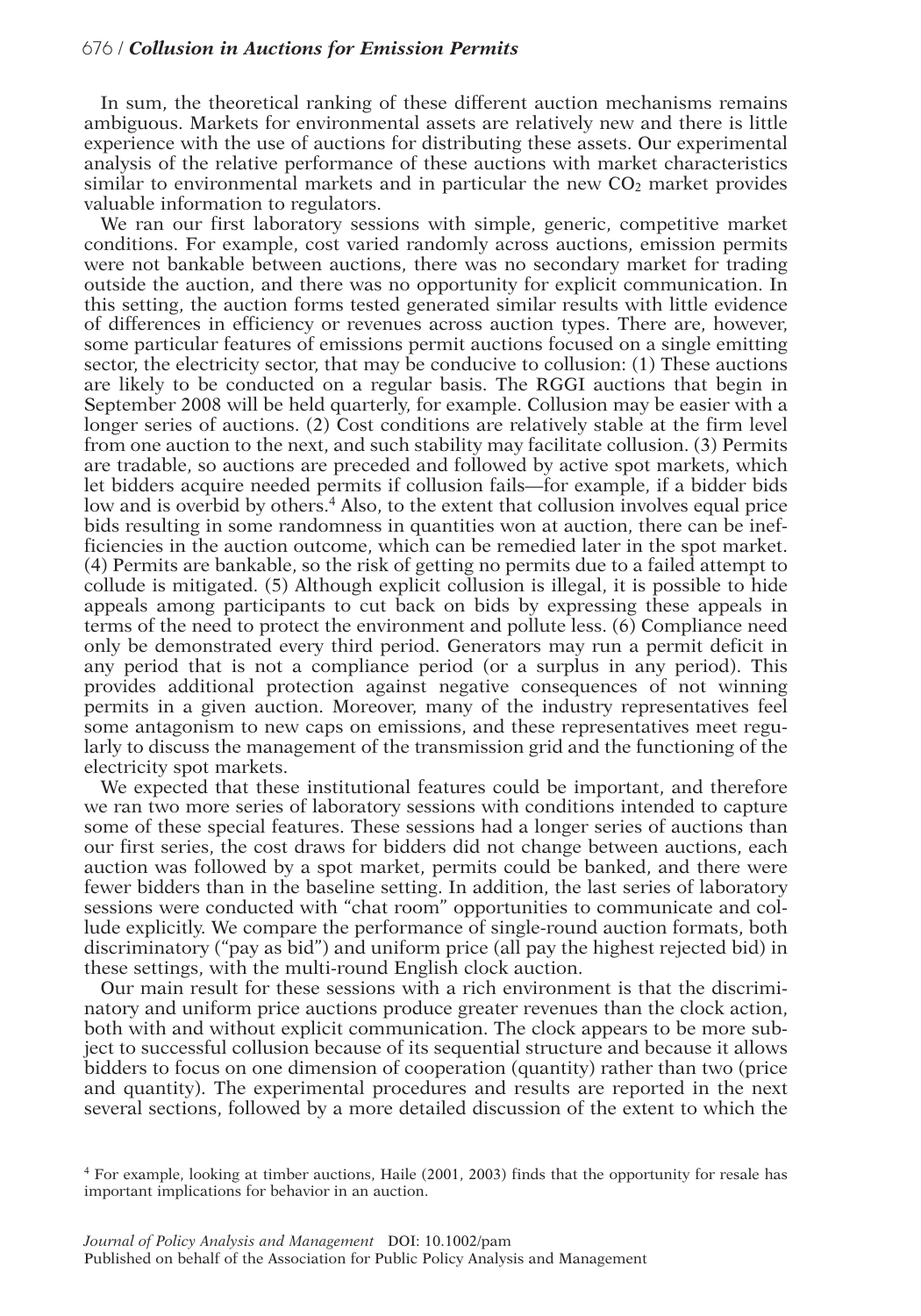observed data patterns are relevant for RGGI and other auction-based emissions control programs.

## **PROCEDURES**

Auctions for emissions permits are multi-unit auctions, since the blocks of permits being sold in a given auction are identical. Multi-unit auctions can be distinguished by whether or not there are multiple rounds of bidding, and by whether all winning bidders pay the same "uniform" price or whether they pay what they bid, which is termed a "discriminatory" price rule. In the experiment, we focused on the three auction formats that have received the most attention for emissions policy: discriminatory-price sealed bid, uniform-price sealed bid, and clock (multi-round, uniform price). In a discriminatory auction, bidders submit sealed bids on blocks of permits, and these are ranked from high to low. The highest bids are declared winners, and those bidders have to pay their own bid prices. In a uniform-price auction, sealed bids on blocks are collected and ranked, with the cutoff for winning again being determined by the number of blocks being sold. The difference is that winning bidders need only pay a common, market-clearing price, which in the experiments was the highest rejected bid. In both formats, a bidder is free to bid differing amounts on blocks, subject to a restriction that bids exceed an announced reserve price. In contrast, the multi-unit clock auction begins at the reserve price, and bidders are asked to state the number of blocks desired at that price. If the total demand exceeds the amount being auctioned, the clock price is raised by a preannounced bid increment. In the next round bidders can reduce their (quantity) bid or leave it unchanged, and this process of increasing prices and rebidding continues until demand is at or below the auction quantity. In order to force bidders to participate actively in early rounds, there is an activity rule that prevents them from increasing their bid quantities from one round to the next. To maintain comparability, bids in the sealed-bid auctions were restricted to be at price levels determined by fixed bid increments above the same reserve price that was used in the clock auctions.

The auctions were evaluated in a stylized setting that was intended to capture key aspects of the market for permits while keeping the setup simple enough to be relatively transparent for subjects. The experiments involved a total of 324 subjects who earned an average of about \$30 for a session lasting about one and a half hours. Each experimental session involved either 6 or 12 participants, recruited from the undergraduate population at the University of Virginia. Participants were paid \$6 for showing up, in addition to earnings from purchasing the auctioned "permits" at prices below their values in the experiment. Each participant was given the role of a firm with multiple "units" of capacity that could be used to produce a product that sold at a known price. The use of each capacity unit required that the person obtain permits.

To keep the experiment from becoming too complicated, we used relatively small numbers of permits, with 60 permits being sold in each auction (or 30 permits in the sessions with only 6 bidders). Thus, each permit in the experiment corresponds to a block of hundreds or thousands of "emissions permits" in practice. For example, RGGI allowances will be sold in lots of 1,000. All bidders were given 5 capacity units, but we introduced an asymmetric cost of compliance by requiring some subjects to obtain more permits to operate capacity than others. In particular, half of the subjects were "low users," who needed *one* permit for each capacity unit, and half were "high users," who were required to obtain *two* permits to operate each of their capacity units. Low users provide a simple representation of generators that use natural gas, while high users represent generators that use coal, which produces approximately twice the  $CO<sub>2</sub>$  emissions as gas per unit of electricity produced. The equal numbers of low and high users was intended to roughly mimic the relative sizes of coal and gas generators in the region. This asymmetry is also important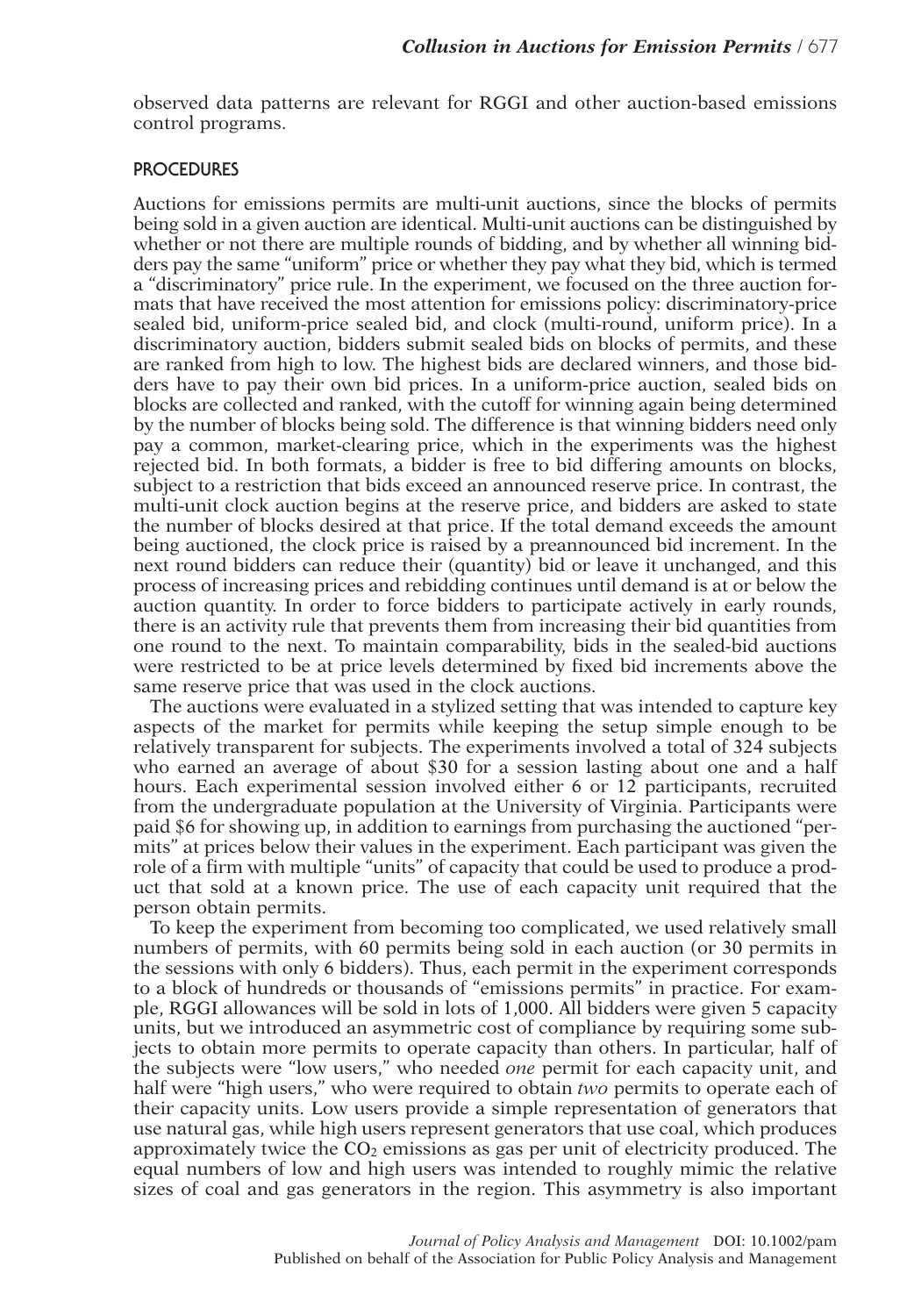| <b>Baseline Setting</b>     | <b>Richer Setting</b>       | <b>Richer Setting</b>       |
|-----------------------------|-----------------------------|-----------------------------|
| No Communication            | No Communication            | Communication               |
| 12 bidders                  | 6 bidders                   | 6 bidders                   |
| 60 permits                  | 30 permits                  | 30 permits                  |
| rerandomize costs           | same costs                  | same costs                  |
| no banking or spot          | banking and spot            | banking and spot            |
| 8 auctions per session      | 12 auctions per session     | 12 auctions per session     |
| Uniform (3 sessions)        | Uniform (6 sessions)        | Uniform (6 sessions)        |
| Discriminatory (3 sessions) | Discriminatory (6 sessions) | Discriminatory (6 sessions) |
| Clock (3 sessions)          | Clock (6 sessions)          | Clock (6 sessions)          |

|  |  | Table 1. Combinations of settings and auction mechanisms considered. |  |  |  |  |  |  |
|--|--|----------------------------------------------------------------------|--|--|--|--|--|--|
|--|--|----------------------------------------------------------------------|--|--|--|--|--|--|

because coordinating collusive demand reductions may be more difficult in the presence of asymmetries that make it harder for bidders to agree on how to share the burden of demand reductions.<sup>5</sup>

Production costs for each unit were randomly generated in each round in order to ensure that comparisons among auctions were not driven by particular configurations of production costs. The difference between the known price of the product and the randomly generated cost is the operating margin before permit costs, and permit values are determined by taking this margin and dividing by the required number of permits to operate a unit of capacity. For example, with a production cost of 5 and a price of 12, the margin is 7, and the value for a permit would be 7 for a low user who requires one permit to operate the capacity unit, whereas the value for each permit would be  $3.5 = 7/2$  for a high user who is required to have two permits to operate. The production costs for low users were set to be roughly twice as high as the costs for high users, to reflect the higher costs associated with natural gas generation. This cost difference also served to approximately equalize earnings across subjects with different roles. The costs for low users were randomly drawn from the interval [5, 10], with all values in this interval being equally likely, and the costs for high users were drawn from the interval [2, 6]. With a fixed output price, the distribution of costs determines a range of permit values. Since costs are drawn from the range [5, 10] for low users, with all draws in this range being equally likely, a product price of 12 will result in a range of permit values between  $2 (= 12 – 10)$  and  $7 (= 12 – 5)$ . The values for high users are obtained by dividing operating margins by the required number of permits (2) per capacity unit, so a cost distribution from the range  $\lbrack 2, 6 \rbrack$  results in values between  $3$  [ =  $(12 – 6)/2$ ] and  $5$  [ =  $(12 – 2)/2$ ].

Using these basic value distributions and bidder types, we ran three series of experiments, with setup parameters shown in Table 1. The baseline series used a simple, more competitive setup with 12 bidders, with no explicit communication, and costs were rerandomized for each round within a session, and with no banking or spot markets.

The two rich environment series were focused on the three auction formats that have been used (in one form or another) in previous emissions permit auctions (Burtraw & Palmer, 2006). In the second setting, shown in the center column of the table, we cut the numbers of bidders and permits in half to increase the opportunities for tacit collusion, although explicit collusion was not permitted in this second setting. These sessions used the same uniform distributions of random cost draws as in the baseline, but there was only a single set of cost draws done at the start of each

<sup>5</sup> For example, Mason, Phillips, and Nowell (1992) report that subjects in the asymmetric duopoly games were less cooperative than was the case for symmetric Cournot markets.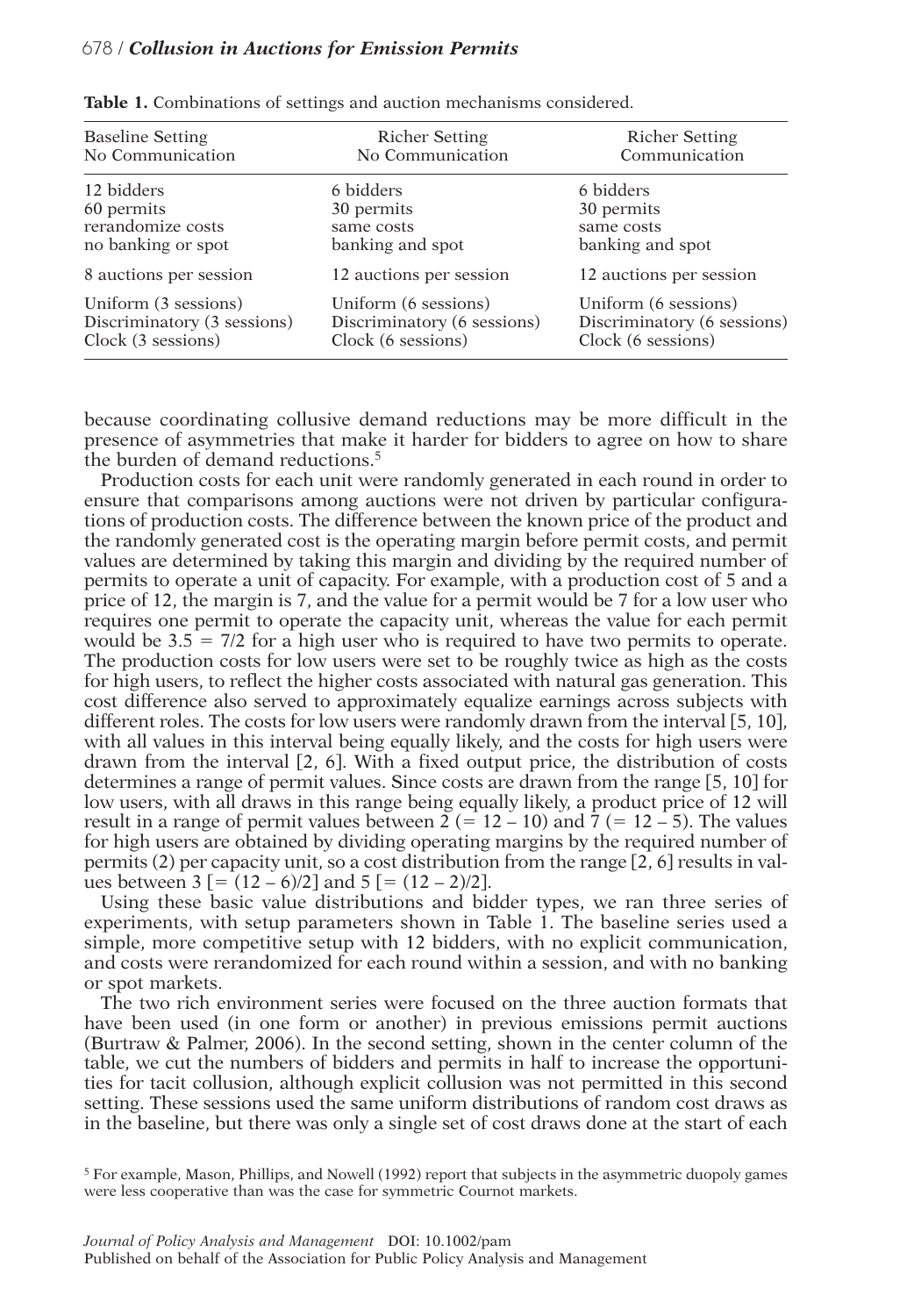session, so a given bidder's costs for capacity units remained the same in all auctions. The possibility of tacit collusion was further enhanced by running more auctions (12) in each session and having a spot market that followed each auction, to let bidders acquire needed permits that were not obtained in the auction. We ran six sessions for each of the auction formats: uniform sealed bid, discriminatory sealed bid, and English clock. The random draws were balanced in the sense that we used the same sequence of random number "seed" values for each auction format, so the random cost draws for the first clock session match the random draws for the first uniform price and discriminatory sessions. A new set of random draws was used for the second session in each format, etc.

The third setting, shown in the right column of Table 1, used the same six sets of random number draws and was the same as the second in other dimensions, except that explicit communications were permitted. This was done by letting bidders communicate in an electronic chat room for 2 minutes prior to each of the sealed bid auctions (discriminatory and uniform). Bidders were allowed to communicate for 1 minute prior to the first round of each clock auction and for an additional 15 seconds prior to each subsequent round of bidding in the clock auctions. The clock auctions generally only lasted a few rounds, so the total time available for chat was roughly comparable. An alternative would have been to have no chat between rounds in a clock auction, but this would ignore the fact that if explicit collusion occurs, it may continue during a clock auction.

The spot markets that followed the auctions in the second and third series were structured so that participants could submit limit orders that specify a maximum quantity of permits and a maximum purchase price or a minimum sales price—for example, sell up to six permits for at least \$4. Buy orders were arrayed from high to low, sell orders were arrayed from low to high, and the price determined by the intersection of these arrays was the price at which transactions were executed. Then, after the spot market cleared, subjects decided how many permits to use in production, and whether to bank permits or incur a deficit. It was announced that any deficit in permits was penalized at a rate of \$9 (about three times the Walrasian auction price prediction) after the spot market that followed auctions 3, 6, 9, and so on. $6$ 

## **PERFORMANCE MEASURES**

The economic problem posed by an emissions cap is to achieve the reduction with minimum cost, that is, by maximizing the economic value associated with the limited supply of permits. For a firm, the value is represented by the difference between the product price and the production cost of the added output generated with an additional permit. The actual cost draws for each auction were used to calculate the maximum possible surplus that can be achieved with the 60 permits available. This maximum possible surplus can be represented by arraying the permit values from high to low as a demand function, drawing a vertical line at the fixed supply, and adding up the total area under the demand curve to the left of this line, indicated by the sum of the two shaded areas in the graph in Figure 1 for a hypothetical set of permit demands. In an actual auction, the permits may not all go to bidders with the highest values, and the actual efficiency is then calculated to be the actual value achieved as a percentage of the maximum possible value. In sessions with spot markets, the efficiency calculations are based on the permits actually used, after any spot market transactions following each auction.

<sup>6</sup> In only 5 out of a total of 144 compliance periods included in all of our experiments in the richer setting did a participant end up having to pay the noncompliance penalty.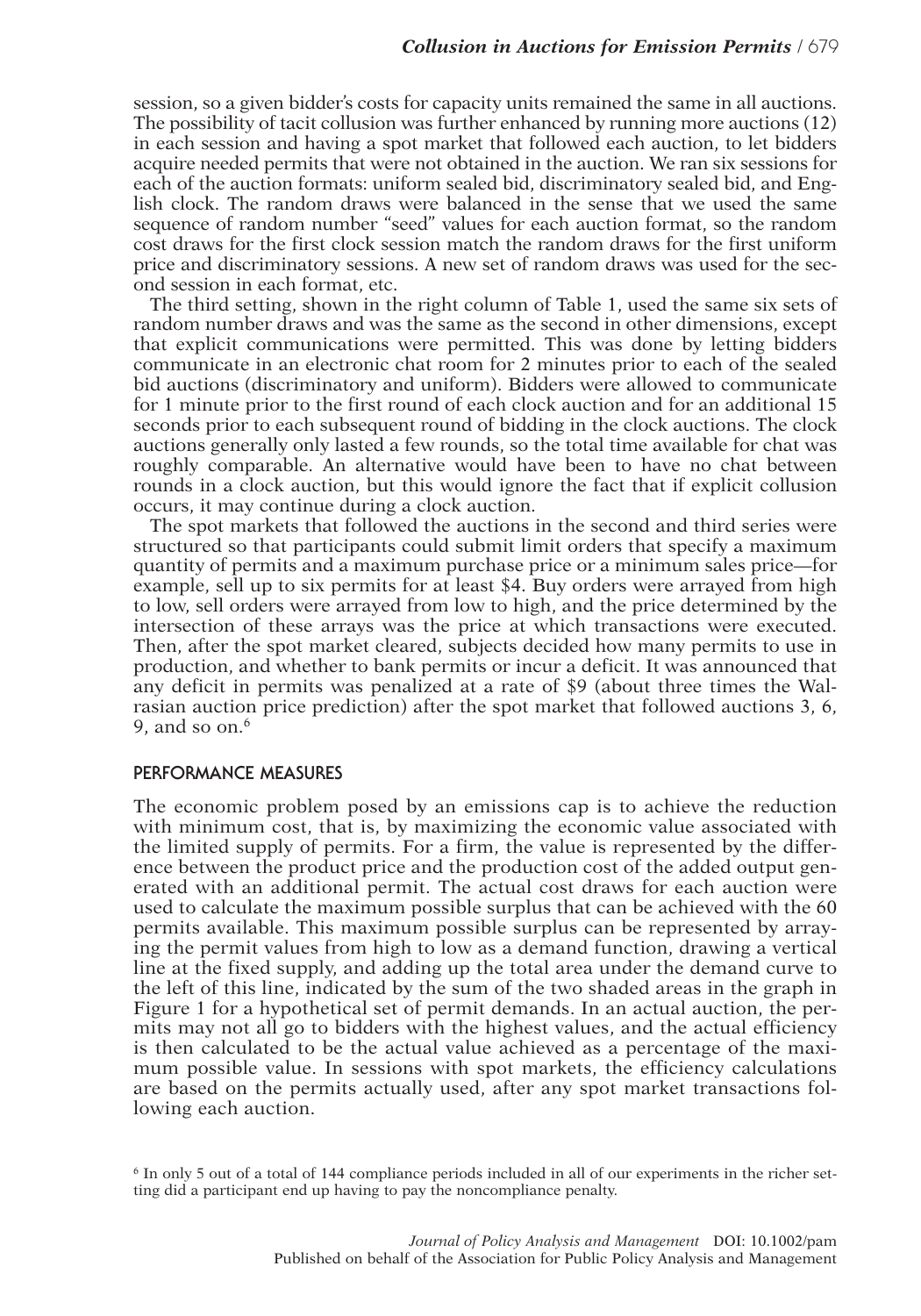

**Figure 1.** Walrasian Equilibrium and Revenue from the Auction.

| Table 2. Summary statistics. |  |
|------------------------------|--|
|------------------------------|--|

|                                            | Mean  | St. Dev. | Min.          | Max. |
|--------------------------------------------|-------|----------|---------------|------|
| <b>Baseline Setting</b>                    |       |          |               |      |
| Efficiency (proportion of maximum surplus) | 0.975 | 0.018    | 0.928         |      |
| Revenue (experimental \$)*                 | 204   | 14.9     | 165           | 246  |
| Average price (experimental \$)            | 3.4   | 2.48     | 2.75          | 4.10 |
| Richer Setting with No Chat                |       |          |               |      |
| Efficiency (proportion of maximum surplus) | 0.959 | 0.039    | 0.641         |      |
| Revenue (experimental \$)                  | 90.4  | 15.4     | 42            | 128  |
| Average price (experimental \$)            | 3.03  | 0.493    | $\mathcal{L}$ | 4.25 |
| <b>Richer Setting with Chat</b>            |       |          |               |      |
| Efficiency (proportion of maximum surplus) | 0.949 | 0.038    | 0.655         |      |
| Revenue (experimental \$)                  | 77.5  | 15.2     | 40            | 128  |
| Average price (experimental \$)            | 2.61  | 0.475    | 2             | 4.27 |

\* Revenue for the baseline case is larger due to the larger number of subjects.

A second measure of auction performance is based on sales revenues, which is important since tacit or explicit collusion may result in low bids and revenues. If all bidders were to bid full value for each permit in a "pay as bid" auction, then the revenue would equal the area under the demand curve to the left of the vertical supply, again indicated by the sum of the two shaded areas in Figure 1. This area represents the maximum possible surplus that could be captured by the seller. A more reasonable benchmark is the revenue that would be generated if permits sell for the "Walrasian," or market-clearing, price determined by the intersection of demand and supply. This Walrasian price is calculated numerically, based on the highest rejected bid value, and the associated amount of revenue is indicated by the shaded rectangle in Figure 1. Note that the Walrasian revenue will be less than 100 percent of the maximum revenue; how much less depends on the steepness of the demand curve to the left of the market-clearing price. We analyze efficiency and revenue separately because they are distinct measures of auction performance, and an auction that yields high levels of efficiency may or may not yield revenues that would be expected in a competitive market.

Table 2 summarizes the performance measures for each of the three settings. These statistics indicate that the richer setting with no communication results in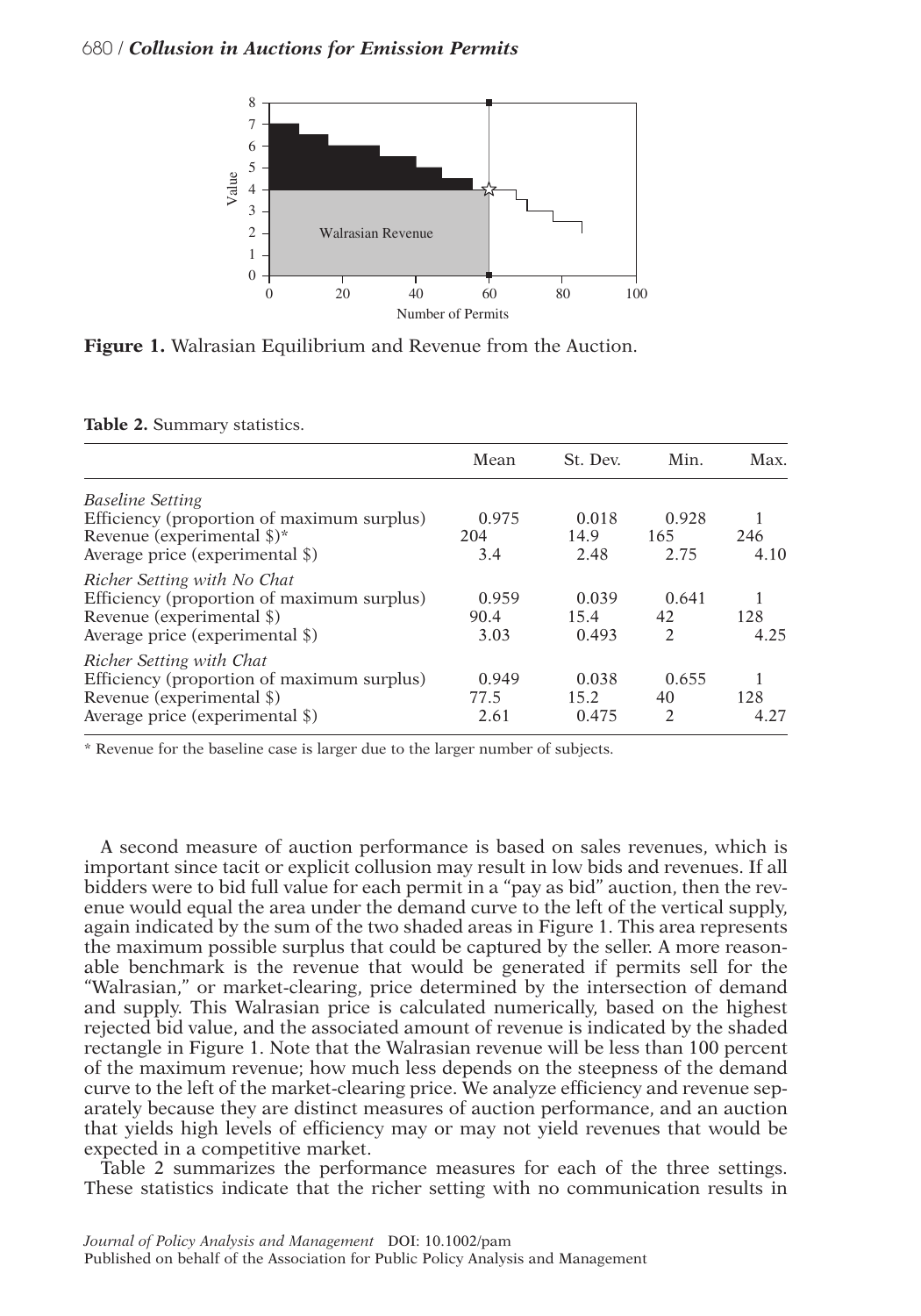

**Figure 2.** Average Revenues and Efficiencies by Auction Type for Baseline Setting (averages over 4 auctions in each session).

lower revenues than the baseline setting. To see this, note that the size of the market, and thus the maximum surplus/revenue, in the richer setting was half that of the baseline setting, but it can be seen that lower prices lead to lower relative revenue generation as well. In addition, the mean efficiencies are 2–3 percent lower in the richer settings than in the baseline settings. In the auctions with communication, the mean of the average price is lower than for auctions in the richer setting with no communication.

In the section that follows, we consider results from the three treatment categories in sequence: baseline, rich environment with no communication, and rich environment with communication. In each case, we will present two sets of statistical tests: (1) nonparametric Wilcoxon tests using a single data point for each session, constructed as the average revenue for the last half of the auctions in that session, and (2) panel data regressions using a random effects specification to incorporate the fact that auction outcomes for the same session are not statistically independent. In order to construct Wald tests for separate treatment effects, we ran a single regression that incorporated baseline, rich no-chat, and rich chat auctions, which included dummy variables for all treatments and interactions, with the clock dummy variable omitted. The structure and coefficient estimates for this regression is presented in the Appendix, $\bar{7}$  and all Wald tests supporting empirical conclusions are derived from testing restrictions on those coefficients.

## **RESULTS**

#### **Baseline Setting**

The left panel of Figure 2 shows the average revenue percentage for the final four auctions, where each bar corresponds to a particular session. There are three sessions for each of the auction formats. Notice that revenue percentages are generally

<sup>7</sup> All appendices are available at the end of this article as it appears in JPAM online. Go to the publisher's Web site and use the search engine to locate the article at http://www3.interscience.wiley.com/cgi-bin/ jhome/34787.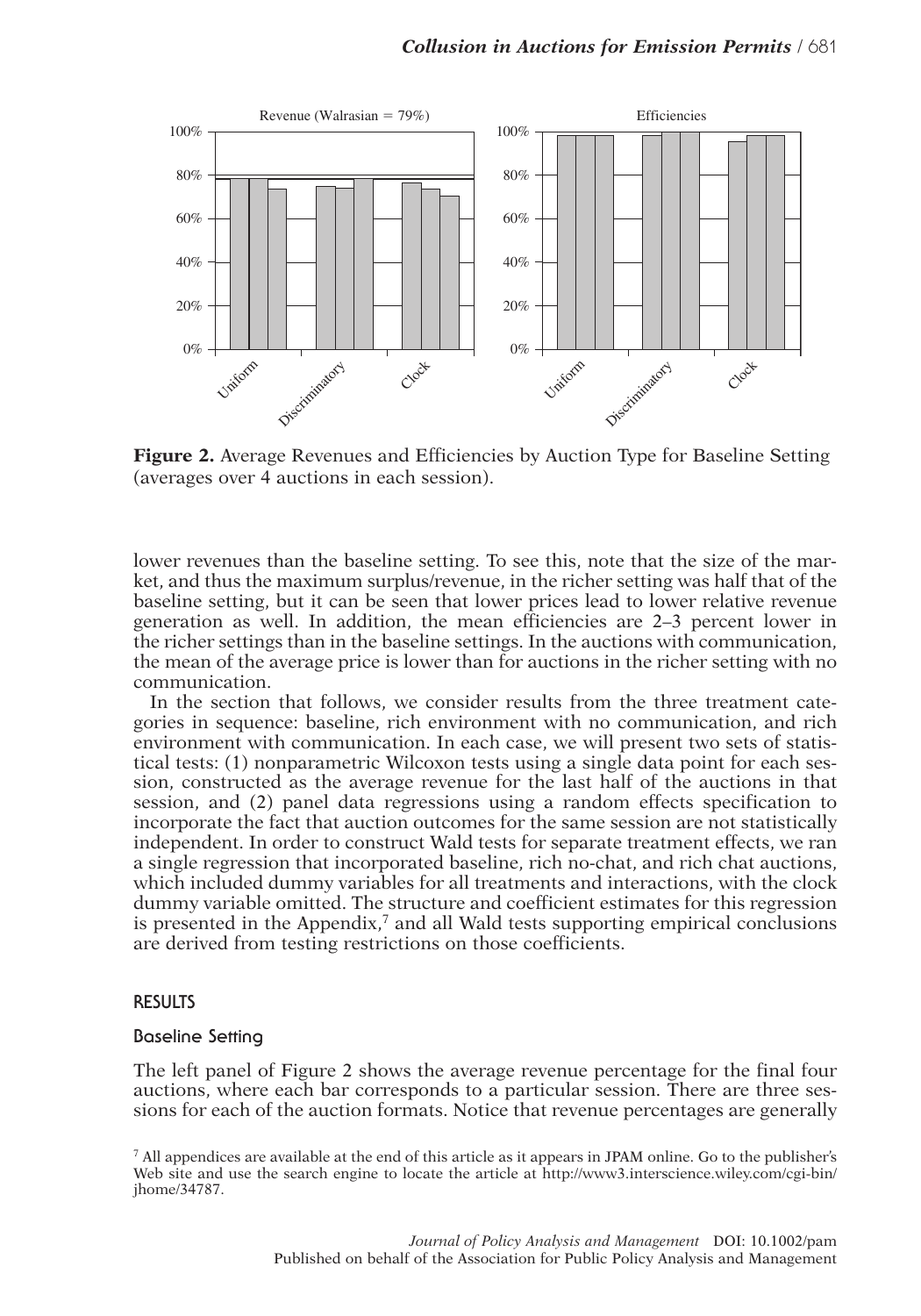close to the Walrasian prediction of 79 percent, illustrated by the darker line. The revenues in the clock auction appear to be slightly lower than the revenues in the other two auction types; however, we fail to reject the null hypotheses of equality between the uniform and clock coefficients (Wald  $\chi^2 = 1.74$ ,  $p = 0.1875$ ) and the discriminatory and clock coefficients (Wald  $\chi^2 = 1.12$ ,  $p = 0.2898$ ). The efficiency percentages for the final 4 auctions in each session are shown on the right side of Figure 2, and we see no clear differences among auction formats, with all efficiencies being close to 100 percent. $8$  These tests are the basis for our first conclusion:

*Result 1—Baseline Performance: There are no significant differences between auction formats in the competitive baseline environment, either in terms of revenue or efficiency. Revenues are near Walrasian predictions, and efficiencies are close to 100 percent.*

These results differ slightly from those of Anderson and Holland (2006), who analyze auctions for fishing rights in New Zealand. They also find the discriminatory and uniform auction formats to be equally efficient, but they find the discriminatory auction to yield higher revenue than the uniform auction.

#### **Richer Setting with No Communication**

Recall that averages of revenue percentages were sharply lower in the rich environment with no chat than in the baseline setting. This effect is captured in the panel regression (GLS, AR[1], random effects) shown in Equation (1), which uses revenues for all auctions in the baseline and rich (no-chat) sessions. The dependent variable, *Rev*, has been normalized by dividing the auction revenue by 2 for the 12-person baseline sessions to make them comparable to the 6-person session in the rich environment with longer series of auctions, spot markets, banking, and compliance penalties. The dummy variables, *Uniform, Disc*, and *Rich* take values of 1 for uniform price, discriminatory, and rich settings, and *Walrasian\_Rev* is the normalized Walrasian revenue prediction for the random draws for that auction. The omitted treatment dummy is for the clock auction.

|                    |        |        | $Rev = 48.93*** + 17.73***$ Uniform + 11.10 Disc - 13.54*** Rich + 400* Walrasian_Rev (1) |  |
|--------------------|--------|--------|-------------------------------------------------------------------------------------------|--|
| $(24.01)$ $(4.65)$ | (4.65) | (4.06) | (220)                                                                                     |  |

The significant negative coefficient on *Rich* indicates that revenues are lower in this environment, which is indicative of tacit collusion in the rich environment. The magnitude of this coefficient, \$13.54, is economically significant in relation to levels of \$70–\$80 that were typically observed in 6-person auctions. The significant and positive coefficient on *Uniform* in Equation (1) indicates that the uniform price auctions raise more revenue than clock auctions (the omitted dummy), but this result masks the fact that auction format results vary by treatment. More precise results can be obtained from Wald tests on coefficient restrictions for the panel data regression in the Appendix, $9$  which has all interaction terms included. The results can be summarized as follows:

<sup>8</sup> In addition to the sets of 3 sessions shown reported here, we also ran a second set of sessions in which cost draws were made from a narrower range, which yielded a narrower range of permit values. The results of this "elastic demand" treatment are reported in Holt et al. (2007). This treatment also failed to reveal any clear performance differences between auction formats in terms of revenue and efficiency. <sup>9</sup> All appendices are available at the end of this article as it appears in JPAM online. Go to the publisher's Web site and use the search engine to locate the article at http://www3.interscience.wiley.com/cgi-bin/ jhome/34787.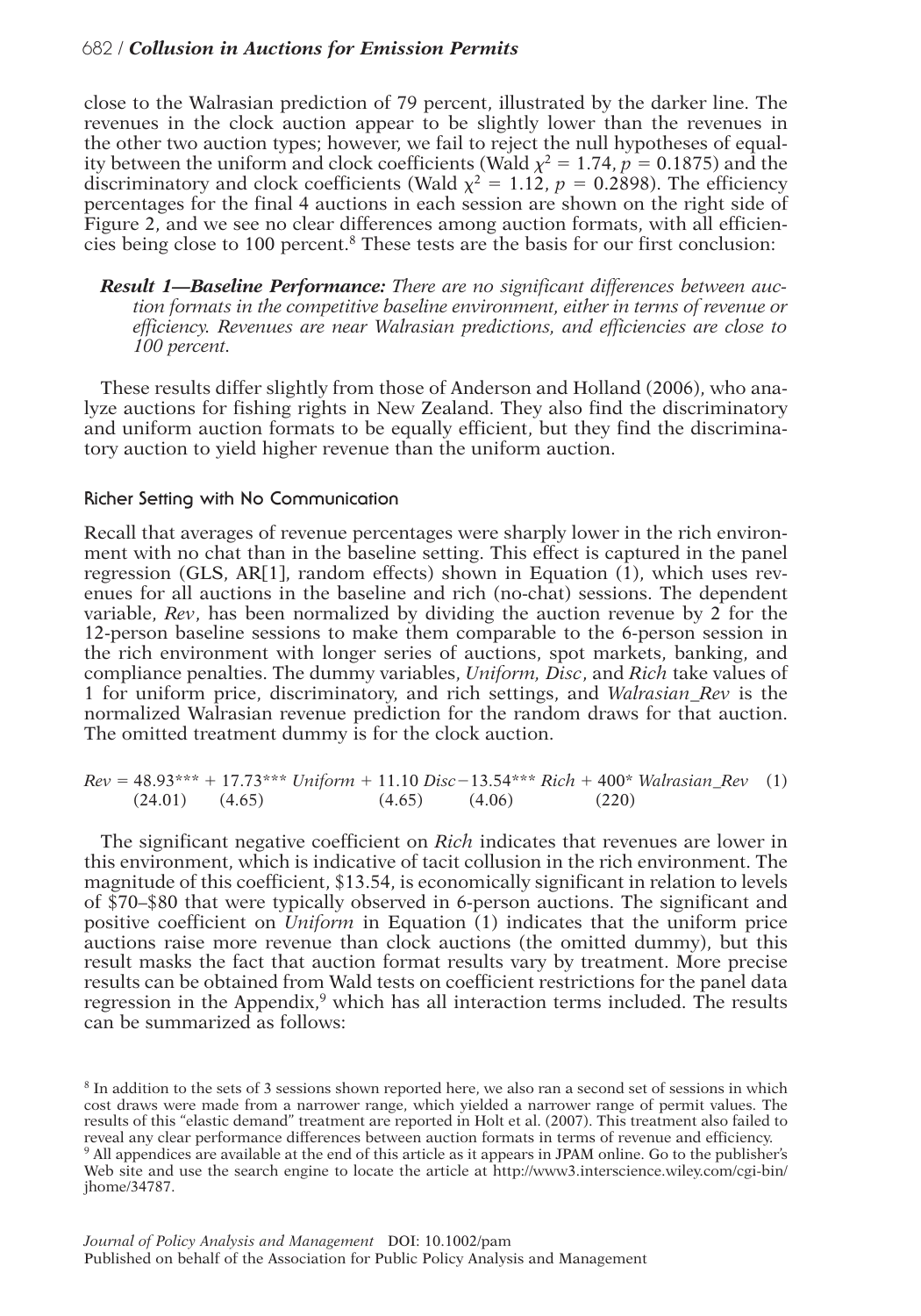| Findings                                      | Wald $x^2$ | Signed-Rank |
|-----------------------------------------------|------------|-------------|
| Uniform no chat $>$ Clock no chat             | $14.50***$ | ∩**         |
|                                               | (0.000)    | (0.031)     |
| Discriminatory no chat $>$ Clock no chat      | $4.97**$   |             |
|                                               | (0.026)    | (0.219)     |
| Uniform no chat $\sim$ Discriminatory no chat | 2.49       |             |
|                                               | (0.115)    | (0.438)     |

**Table 3.** Pairwise revenue comparisons for last six auctions: Richer setting with no communication.

139 degrees of freedom.

*p*-values are reported in parentheses, where \*\*\* and \*\* indicate significance at the 0.01 and 0.05 levels, respectively.

*Result 2—No-Chat Rich Environment: Revenue generation is significantly lower in the rich environment than in the baseline series. In the no-chat environment, the revenues from uniform and discriminatory auction formats cannot be ranked, but both of these raise significantly more revenue than the clock auction.*

#### **Support**

We find that overall, the richer setting with no communication generates less revenue than the baseline setting (Wald  $\chi^2 = 12.69$ ,  $p = 0.0054$ ). A within-auction format comparison shows that both the discriminatory and clock auctions raise more revenue in the baseline setting than in the richer setting with no communication (Wald  $\chi^2 = 4.38$ ,  $p = 0.0364$ ;  $\bar{\chi}^2 = 7.07$ ,  $p = 0.0078$ ), and we find no difference in revenue generation between the two settings in uniform auctions (Wald  $\chi^2 = 1.27$ ,  $p = 0.2603$ ). Table 3 displays the results of between auction format comparisons in the richer setting with no communication. We also report two-tailed Wilcoxon matched-pairs signed-rank tests (sample size of 6), using revenue percentages averaged over the last six auctions (with each session producing a single data point). The signed-rank and Wald tests yield similar results with one exception: the Wald test indicates higher revenues for the discriminatory auction than for the clock auction, although this result is not apparent from the less sensitive signed-rank test based on a single average revenue for each session.

#### **Richer Setting with Communication**

Figure 3 shows a comparison of revenues and efficiencies for the rich environment sessions with no chat (light gray) and with chat (dark gray). In each case, the order of the bars from left to right corresponds to the random number seed. Revenues are generally well below the Walrasian predictions, both with and without chat, which is a clear difference from the baseline results shown in Figure 1. In contrast, the efficiency remains close to that in the baseline.10

Figure 4 shows average purchase prices for permits under the two settings, with no communication in the left panel and with communication in the right panel. The effect of communication is to lower auction prices for all auction mechanisms. In addition, the prices for the clock auction are lower both with and without

 $10$  The efficiency results reported in Figure 3 are with respect to the distribution of permits after the secondary market clears. We have also looked at the efficiency results prior to trading on the secondary market, and we find that all auctions are close to 100 percent efficient with no meaningful differences across the different auction types.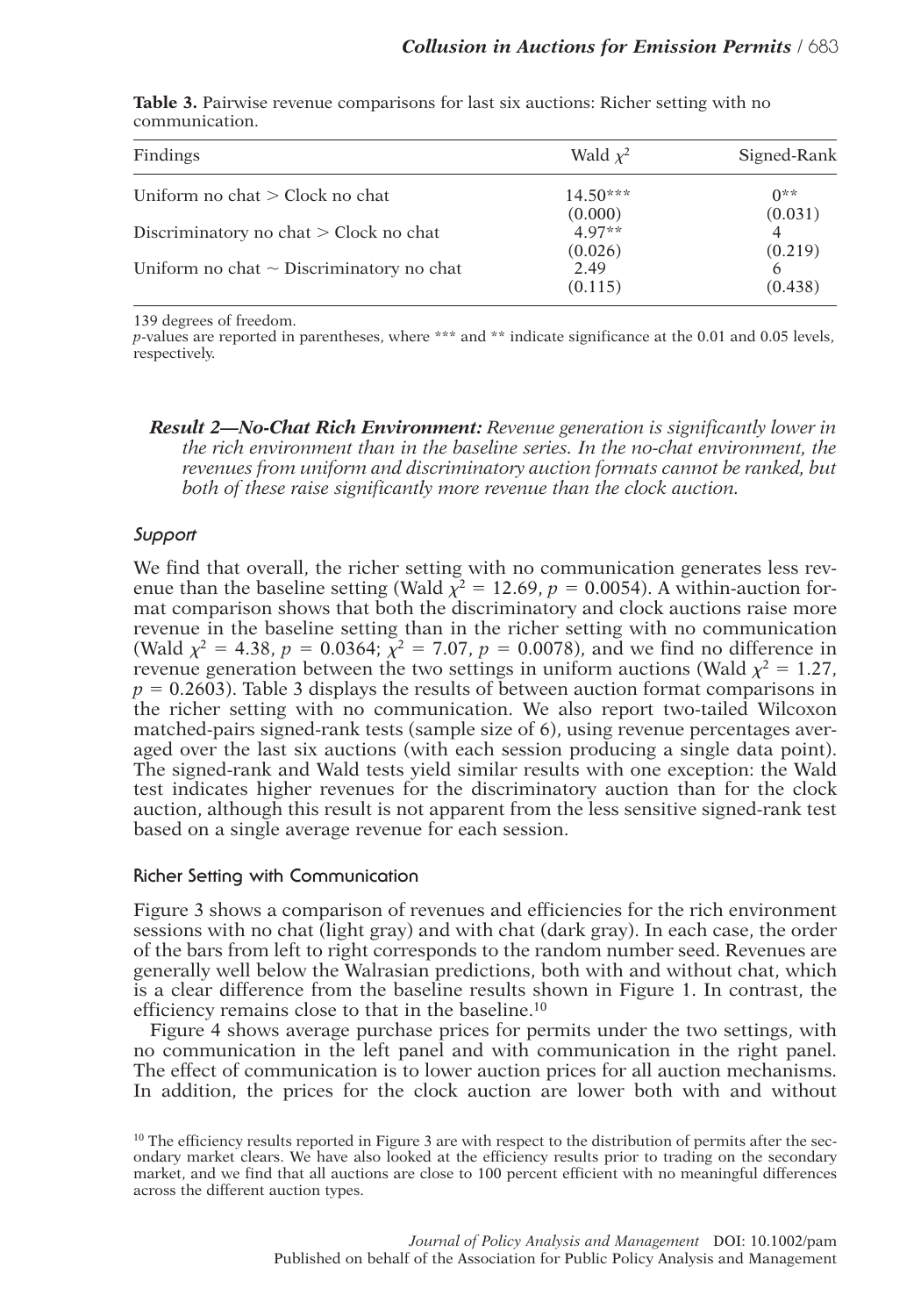

**Figure 3.** Revenues and Efficiencies for Last Six Auctions by Auction Type: No Communication vs. Communication.



**Figure 4.** Average Price by Auction.

communication. Notice that the average price for the discriminatory price auction converged to the average price for the uniform price auction in a few rounds. For reference, the average Walrasian prediction (where supply equals demand), averaged over all six sessions, is shown as a thick dashed horizontal line just above \$3.50.

As before, we begin with a simple panel data regression (GLS, AR[1], random effects) that only includes data from auctions in the two rich environment treatments, with the clock dummy omitted. The significant positive coefficients on *Uniform* and *Disc* indicate that these auction formats yield higher revenues than the clock auction in this rich environment. The negative coefficient estimate for *Chat* is indicative of the effectiveness, on average, of explicit collusion. All of these coefficients are economically significant relative to the typical revenue levels of \$70–\$80 with no chat and \$60–\$80 with chat.

$$
Rev = 44.85^* + 19.29^{***}
$$
 Uniform + 15.52<sup>\*\*\*</sup> Disc -13.85<sup>\*\*\*</sup> Chat + 294 Walrasian\\_Rev (2)  
(26.66) (4.28) (4.28) (3.49) (243)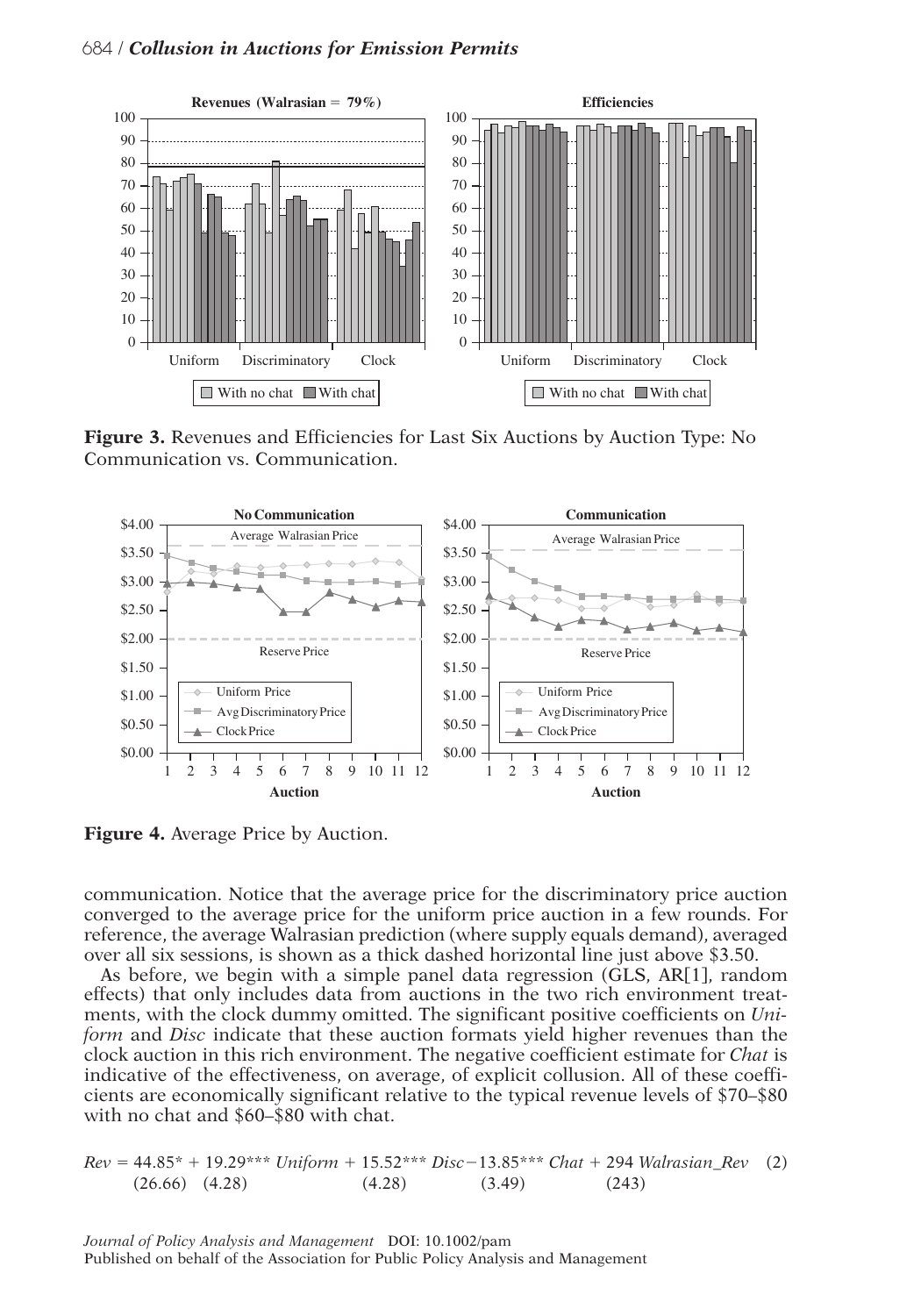| Findings                                  | Wald $x^2$ | Signed-Rank |
|-------------------------------------------|------------|-------------|
| Chat                                      |            |             |
| Uniform $\text{chat} > \text{Clock}$ chat | $9.72***$  | 3           |
|                                           | (0.002)    | (0.156)     |
| Discriminatory chat $>$ Clock chat        | $11.15***$ | $0***$      |
|                                           | (0.001)    | (0.031)     |
| Uniform chat $\sim$ Discriminatory chat   | 0.05       | 9           |
|                                           | (0.8251)   | (0.844)     |
| Chat vs. No Chat                          |            |             |
| Clock no chat $>$ Clock chat              | $6.92***$  | $1*$        |
|                                           | (0.009)    | (0.063)     |
| Uniform no chat $>$ Uniform chat          | $11.02***$ | $1.5***$    |
|                                           | (0.001)    | (0.094)     |
| Discriminatory no chat $\sim$             |            |             |
| Discriminatory chat                       | (0.1281)   | (0.313)     |

**Table 4.** Pairwise revenue comparisons for last six auctions.

211 degrees of freedom.

*p*-values are reported in parentheses, where \*\*\*, \*\*, and \* indicate significance at the 0.01, 0.05, and 0.10 levels, respectively.

Specific comparisons among auction formats are derived from two-tailed Wilcoxon matched-pairs signed-rank tests using average revenues by session (last half of the auctions) and from Wald tests (for the panel data regression in the Appendix<sup>11</sup> with dummies and interactions). The results of these tests can be summarized as follows:

*Result 3—Explicit Collusion: (1) Revenues were significantly lower in the clock auction with chat than in either the uniform or discriminatory auctions with chat, and (2) the effect of chat was to reduce revenues in both the uniform and clock auctions.*

#### **Support**

The relevant tests are shown in Table 4.

The averages shown in Figure 4 do not adequately emphasize the striking tendency for clock auctions with collusion to stop at the reserve price or at one or two bid increments above the reserve, as shown as a histogram in Figure 5. Thirty-eight percent of the 72 clock auctions stop at the reserve price of \$2.00 and the average price is \$2.29, whereas the average prices for the uniform and discriminatory auctions are \$2.77 and \$2.83 respectively.12, 13

The recorded chat between subjects provides some insight into why collusion is more successful in clock auctions. Most of the initial proposals made by participants were based on suggesting quantity reductions for low and high users. The focus on quantity reduction in the clock auction sessions is revealed in some of the participants' comments: "again, bid for fewer permits earlier on so we can get

<sup>13</sup> These results are consistent with Haile (2000), who finds in a theoretical context a partial pooling of bids around a reserve price in auctions with a secondary market.

<sup>11</sup> All appendices are available at the end of this article as it appears in JPAM online. Go to the publisher's Web site and use the search engine to locate the article at http://www3.interscience.wiley.com/cgi-bin/ jhome/34787.

 $12$  Average prices for each discriminatory auction were rounded to the nearest bid increment.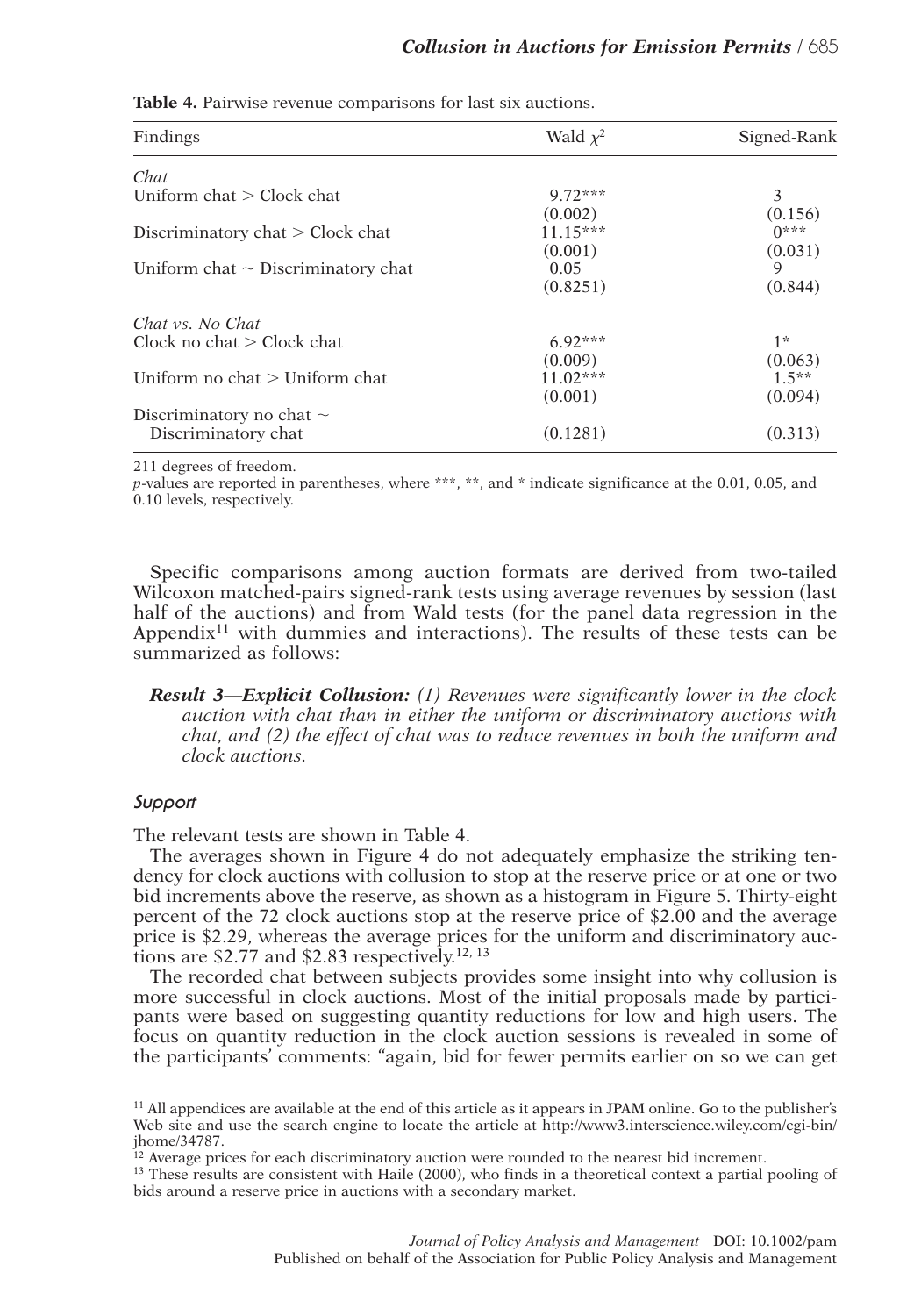

**Figure 5.** Price Distributions with Communication.



**Figure 6.** Collusion: Low Clock Auction Prices and High Spot Prices.

permits cheaper" and "this will go 5X faster and we'll all make LOTS more money if everyone just cooperates the first time." One person suggested, "so why doesn't everyone bid exactly the same amount that we ended last round [auction] with, since we keep getting the same clearing price." This plan permitted participants to obtain the same final allocation without the run-up in prices that occurred previously. Of course, quantity discussions occurred with the other auction formats too, but the effect of the clock is to take out the price dimension so that bidders only have to reach an agreement in a single dimension, quantity.

One interesting feature of the data for the clock sessions with chat is that, while auction prices were typically near the reserve price, the subsequent trading in the spot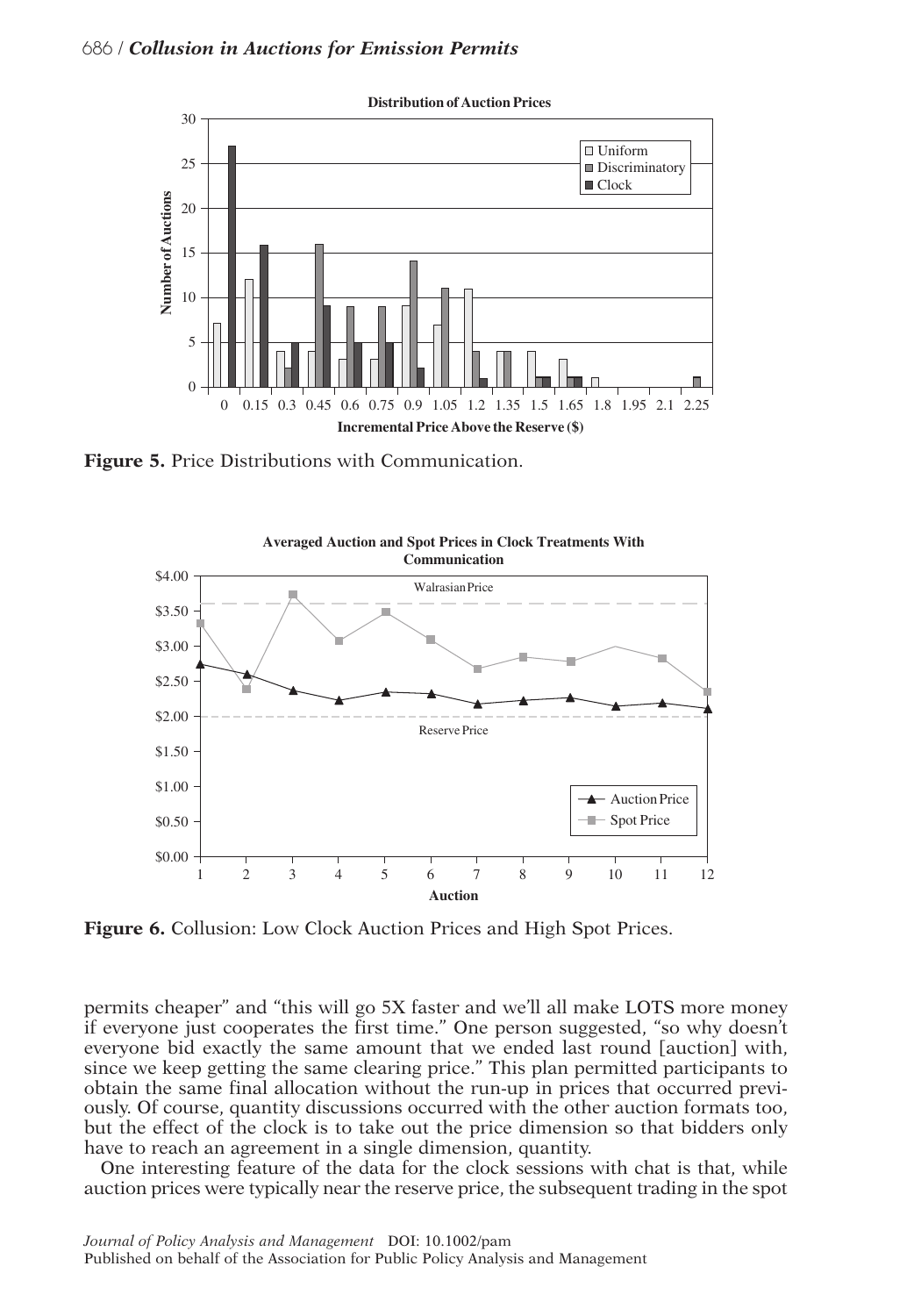| <b>Auction Setting</b>          | Auction Price (\$) | Spot Market Price (\$) |  |
|---------------------------------|--------------------|------------------------|--|
| Uniform no communication        | 3.21               | 3.20                   |  |
| Discriminatory no communication | 3.11               | 3.07                   |  |
| Clock no communication          | 2.75               | 3.01                   |  |
| Uniform communication           | 2.66               | 2.86                   |  |
| Discriminatory communication    | 2.86               | 2.74                   |  |
| Clock communication             | 2.31               | 2.96                   |  |

**Table 5.** Spot vs. auction prices averaged across all auctions (average Walrasian price  $=$  \$3.60).

market tended to be at much higher price levels that were closer to the Walrasian price, as indicated in Figure 6. The auction settings where the spot price is higher than the auction price are the clock with both chat and no chat and the uniform with chat, as shown in Table 5. It is interesting that these are the three auction settings that we found to be statistically significantly lower revenue than other auction types. The bidders in these settings were manipulating the auction outcomes with successful collusion. While this would typically result in inefficient allocations, these were, to some extent, corrected by trading in the spot markets.

There are several widely cited cases in which coordinated demand reductions are used to defeat ascending price auctions for broadcast spectrum. Just prior to the 2001 Austrian third-generation mobile telecommunication spectrum auction, Telekom Austria announced that it ". . . would be satisfied with just two out of the 12 blocks for offer and if the [five] other bidders behaved similarly, it should be possible to get the frequencies on sensible terms. . . but that it would bid on a third block if one of its rivals did. . . ." The other bidders clearly understood and the bidding stopped after a couple of rounds, with each bidder obtaining two blocks (Klemperer, 2004, p. 136). The extreme symmetry of this situation differs from the bidding environment faced by bidders in RGGI auctions, but the success of collusion triggered by a public announcement is disturbing.

One issue in the implementation of an English clock auction is whether to announce the excess demand, that is, the amount by which the bid quantities exceed the number of units for sale at each round. It has been suggested that releasing this information can enhance the price discovery function of the English clock auction. The clock auction experiments reported here did not provide excess demand information to auction participants. On average, the clock auction prices observed with collusion were quite close to the reserve levels, and therefore we did not think it worthwhile to redo these sessions with the additional information that would likely facilitate collusive behavior. With *ex post* quantity information after each round, bidders would be able to "signal" an intent to cooperate by reducing their demands to stop the clock early in one auction, in the hopes of inducing reciprocal cooperation from others in subsequent auctions.

In fact, experience from the Virginia  $NO<sub>x</sub>$  auction conducted in 2004 suggests that end-of-round quantity information may even induce bidders acting individually to reduce quantities bid in order to stop a clock auction. In the  $NO<sub>x</sub>$  auction, bidders were not provided with end-of-round quantity information. Late in the Virginia  $NO<sub>x</sub>$ auction, there was one bidder with a large share of the allowance requests; this bidder could have ended the auction by unilaterally reducing demand by a relatively small increment. As the clock price increased, this bidder apparently began shading requests by relatively small amounts, in an apparent attempt to "feel around" for the edge needed to stop the auction. We believe that this bidder would have ended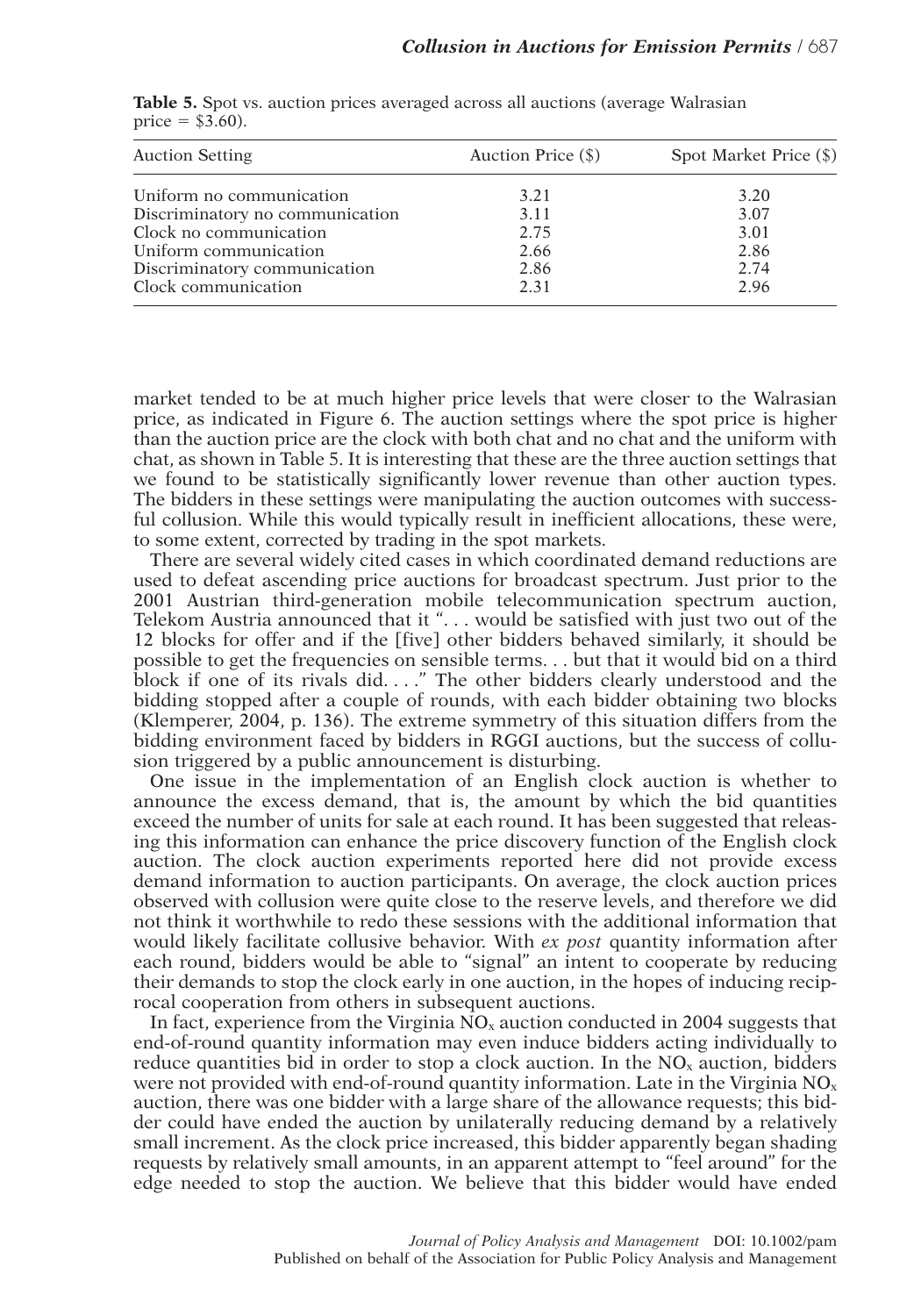the auction sooner, with a quite modest "demand reduction," if the needed information about demand "overhang" had been available (Porter et al., 2009).

One possible justification for the release of excess demand information in a clock auction could be that it may help "price discovery." We have recently finished conducting a series of sessions where, after several auctions with stationary conditions, there is an unanticipated demand shift that raised permit values for some bidders and not for others. We had expected that releasing excess demand information in a clock auction would help bidders discover and react to the change during the first auction following the demand shift, but the two flavors of clock, with and without excess demand information, tracked the shift up in the Walrasian price equally well, and neither did noticeably better than a simple sealed-bid uniform-price auction (Holt et al., 2007).

## **CONCLUSION**

The increasing use of market instruments in managing environmental assets has led, in turn, to increased attention to how these new environmental assets should be allocated. A large body of economic literature argues for charging for environmental assets rather than granting them for free, the usual practice until quite recently. The recent sales of  $NO<sub>x</sub>$  allowances and of EU CO<sub>2</sub> allowances represented a significant break from past practice, but recent allowance auctions in the Regional Greenhouse Gas Initiative, in the EU ETS, and auction proposals in President Obama's first budget submission and in many of the cap-and-trade proposals before Congress point to a strong trend in favor of the auction of environmental assets.

Selling a substantial fraction of allowances can improve environmental policy design in several important ways. Full grandfathering has been soundly criticized for transferring much of the value of the newly created assets to carbon intensive industries and to electric utility shareholders. The perception of unfairness can undermine support for a sound policy option. Partial grandfathering can be used to compensate carbon-intensive industries while leaving the remaining revenues for other beneficial uses (Burtraw & Palmer, 2008). Using auction revenues to offset particularly distorting preexisting taxes can boost any efficiency gain from an environmental policy by reducing deadweight losses from the preexisting taxes (Goulder, 2002). Auction revenues may be used to buffer the regressive incidence of increased energy prices. Finally, auction revenues can finance activities that help reduce the cost of meeting the cap on GHG emissions, an approach that may complement those functions already enumerated (Burtraw & Palmer, 2008).

Whatever the use of the revenues, it is essential to an acceptable policy of selling allowances that the sale be seen as fair and that the mechanism for selling allowances assist with the price discovery function of allowance trading. In particular, the auction design should assist in achieving competitive outcomes and should avoid facilitating collusion among bidders (Whitford, 2007).

The experiments reported in this paper investigate how opportunities for collusion affect the choice of auction type in the allocation of environmental assets. One of the key innovations in this study is the institutional setting, which includes features of markets for  $CO<sub>2</sub>$  allowances including permit banking, the presence of secondary markets, and compliance periods spanning multiple market periods. The addition of these institutional elements results in significant changes in the likelihood of collusive outcomes across auction types.

In laboratory auctions with communication among participants, collusion is more effective in clock auctions than in discriminatory and uniform price auctions. An analysis of the "chat" (instant message communications) suggests that clock auctions may facilitate collusion by allowing bidders to focus on a single dimension (quantity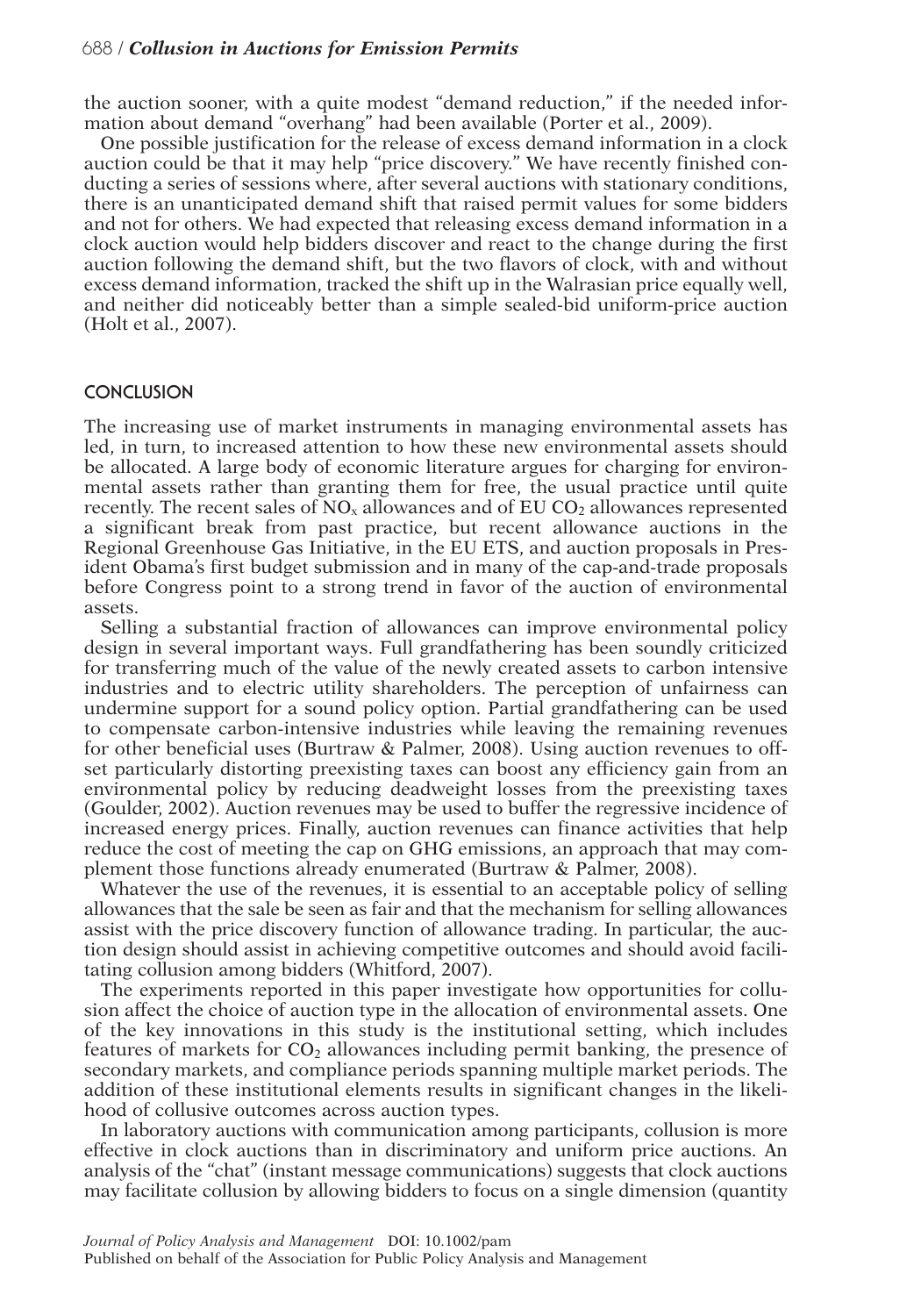reductions). The effects of this collusion are reflected in clock prices at or near reserve price levels, with subsequent trading at much higher prices in the spot markets.

This research also supports two key points made in the literature on auctions of public resources. First, auction design must be responsive to the institutional context. Because each context will imply different information and different strategies available to participants, results for different auction forms may differ dramatically as between different institutional settings (Binmore & Klemperer, 2002). Second, in general, increasing the competitiveness of an auction will be associated with better auction outcomes (Whitford, 2007). The design of the institutional setting for the auction of environmental assets should emphasize features that increase competition among bidders.

*DALLAS BURTRAW is Senior Fellow at Resources for the Future.*

*JACOB GOEREE is Professor in the Division of the Humanities and Social Sciences at CalTech.*

*CHARLES HOLT is Professor of Economics at the University of Virginia.*

*ERICA MYERS is Research Assistant at Resources for the Future.*

*KAREN PALMER is Darius Gaskins Senior Fellow at Resources for the Future.*

*WILLIAM SHOBE is Director of the Center for Economic and Policy Studies at the University of Virginia.*

## **ACKNOWLEDGMENTS**

This research was funded in part by the New York State Energy Research and Development Authority, the National Science Foundation (SES 0098400), University of Virginia Bankard Fund, and the Simmons Foundation. We wish to thank Andrew Barr, A. J. Bostian, Ina Clark, Kendall Fox, Courtney Mallow, and Lindsay Osco, as well as Sara St. Hilaire, Ricky Sahu, and Anna Dragnovia for research assistance.

## **REFERENCES**

- Alsemgeest, P., Noussair, C., & Olson, M. (1998). Experimental comparisons of auctions under single- and multi-unit demand. Economic Inquiry, 36, 87–97.
- Anderson, C. M., & Holland, D. S. (2006). Auctions for initial sale of annual catch entitlement. Land Economics, 82, 333–352.
- Ausubel, L., & Cramton, P. (1998). Demand reduction and inefficiency in multi-unit auctions. Working Papers. College Park: University of Maryland Department of Economics.
- Back, K., & Zender, J. (1993). Auctions of divisible goods: On the rationale for the treasury experiment. Review of Financial Studies, 6, 733–764.
- Bikhchandani, S., & Huang, C.-F. (1989). Auctions with resale markets: An exploratory model of treasury bill markets. Review of Financial Studies, 2, 311–339.
- Binmore, K., & Klemperer, P. (2002). The biggest auction ever: The sale of the British 3G telecom licences. Economic Journal, 112, C74–C76.
- Binmore, K., & Swierzbinkski, J. (2000). Treasury auctions: Uniform or discriminatory. Review of Economic Design, 5, 387–410.
- Burtraw, D., & Palmer, K. (2006). Summary of the workshop to support implementing the minimum 25 percent public benefit allocation in the Regional Greenhouse Gas Initiative. Discussion Papers. New York: Resources for the Future.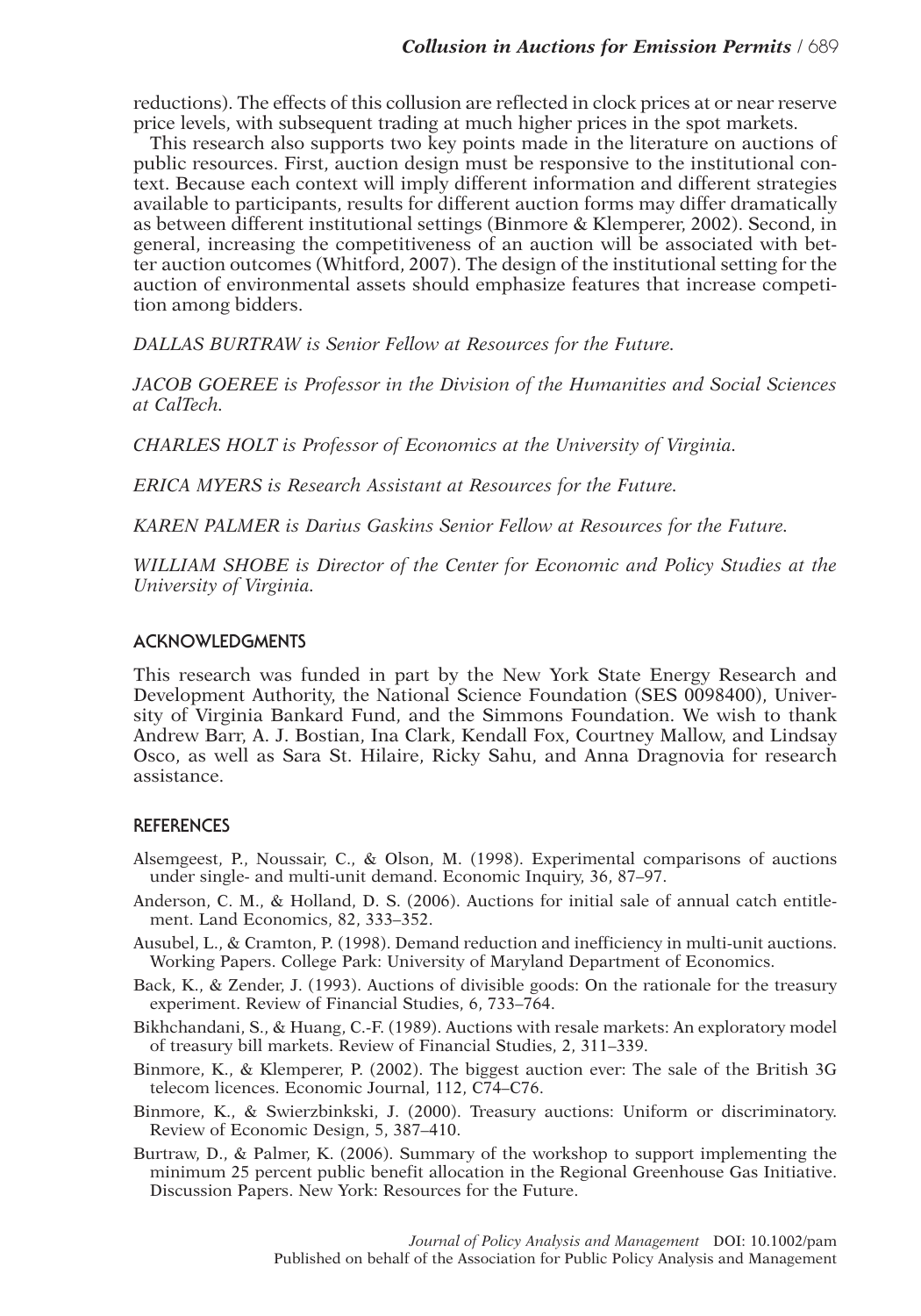- Burtraw, D., & Palmer, K. (2008). Compensation rules for climate policy in the electricity sector. Journal of Policy Analysis and Management, 27, 819–847.
- Cox, J. C., Smith, V. L., & Walker, J. M. (1985). Expected revenue in discriminative and uniform price sealed-bid auctions. In V. L. Smith (Ed.), Research in experimental economics, Vol. 3 (pp. 183–208). Greenwich, CT: JAI Press Inc.
- Cramton, P. (1998). Ascending auctions. European Economic Review, 42, 745–756.
- Cummings, R. G., Holt, C., & Laury, S. (2004). Using laboratory experiments for policymaking: An example from the Georgia Irrigation Reduction Auction. Journal of Policy Analysis and Management, 23, 341–363.
- Ellerman, A. D., & Buchner, B. K. (2007). The European Union emissions trading scheme: Origins, allocation, and early results. Review of Environmental Economics and Policy, 1, 66–87.
- Ellerman, A. D., Joskow, P. L., Schmalensee, R., Bailey, E. M., & Monteiro, P. K. (2000). Markets for clean air: The U.S. acid rain program. New York: Cambridge University Press.
- Garratt, R., Troge, T., & Zheng, C. (2007). Collusion via resale. Working Paper, University of California at Santa Barbara.
- Goeree, J. K., Offerman, T., & Sloof, R. (2006). Demand reduction and preemptive bidding in multi-unit license auctions, Discussion Paper, CalTech.
- Goswami, G., Noe, T., & Rebello, M. (1996). Collusion in uniform-price auctions: Experimental evidence and implications for treasury auctions. Review of Financial Studies, 9, 757–785.
- Goulder, L. (2002). Environmental policy making in economies with prior tax distortions. Cheltenham: Edward Elgar.
- Haile, P. A. (2000). Partial pooling at the reserve price in auctions with resale opportunities. Games and Economic Behavior, 33, 231–248.
- Haile, P. A. (2001). Auctions with resale markets: An application to U.S. Forest Service timber sales. The American Economic Review, 91(3), 399–427.
- Haile, P. A. (2003). Auctions with private uncertainty and resale opportunities. Journal of Economic Theory, 108, 819–847.
- Hausker, K. (1992). The politics and economics of auction design in the market for sulfur dioxide pollution. Journal of Policy Analysis and Management, 11, 553–572.
- Holt, C., Shobe, W., & Smith, A. M. (2006). An experimental basis for public policy initiatives. In E. Patashnik & A. Gerber (Eds.), Promoting the general welfare: New perspectives on government performance (pp. 174–199). Washington, DC: Brookings Institution Press.
- Holt, C., Shobe, W., Burtraw, D., Palmer, K., & Goeree, J. K. (2007). Auction design for selling CO2 emission allowances under the Regional Greenhouse Gas Initiative. RGGI Reports. Albany: New York State Energy Research and Development Authority.
- Klemperer, P. (2004). Auctions: Theory and practice. Princeton, NJ: Princeton University Press.
- Marshall, R. C., & Marx, L. M. (2009). The vulnerability of auctions to bidder collusion. Quarterly Journal of Economics, 124, 883–910.
- Mason, C. F., Phillips, O. R., & Nowell, C. (1992). Duopoly behavior in asymmetric markets: An experimental evaluation. Review of Economics and Statistics, 74, 662–670.
- Miller, G. J., & Plott, C. L. (1985). Revenue-generating properties of sealed-bid auctions: An experimental analysis of one-price and discriminative processes. In V. L. Smith (Ed.), Research in experimental economics, Vol. 3 (pp. 159–182). Greenwich, CT: JAI Press.
- Popp, D. (2003). Pollution control innovations and the Clean Air Act of 1990. Journal of Policy Analysis and Management, 22, 641–660.
- Porter, D., & Vragov, R. (2006). An experimental examination of demand reduction in multiunit versions of the Uniform-price, Vickrey, and English auctions. Managerial and Decision Economics, 27, 445–458.
- Porter, D., Rassenti, S., Shobe, W., Smith, V., & Winn, A. (2009). The design, testing, and implementation of Virginia's NOx allowance auction. Journal of Economic Behavior and Organization, 69, 190–200.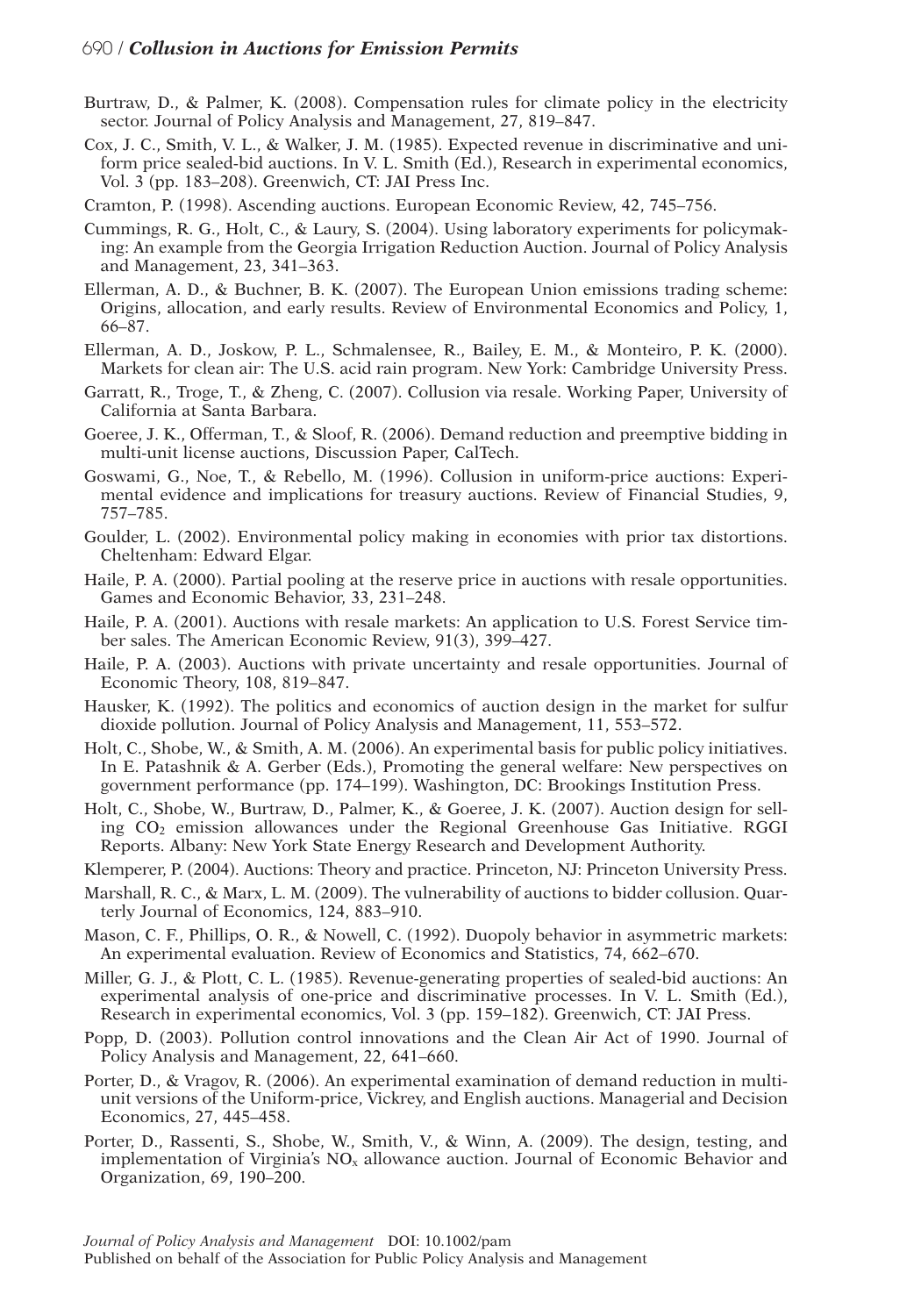- Smith, V. (1967). Experimental studies of discrimination versus competition in sealed-bid auction markets. Journal of Business Research, 40, 56–84.
- Stern, N. (2007). The economics of climate change: The Stern review. London: Cambridge.
- Sunnevåg, K. J. (2003). Auction design for the allocation of emission permits in the presence of market power. Environmental and Resource Economics, 26, 385–400.
- Whitford, A. B. (2007). Designing markets: Why competitive bidding and auctions in government often fail to deliver. Policy Studies Journal, 35, 61–85.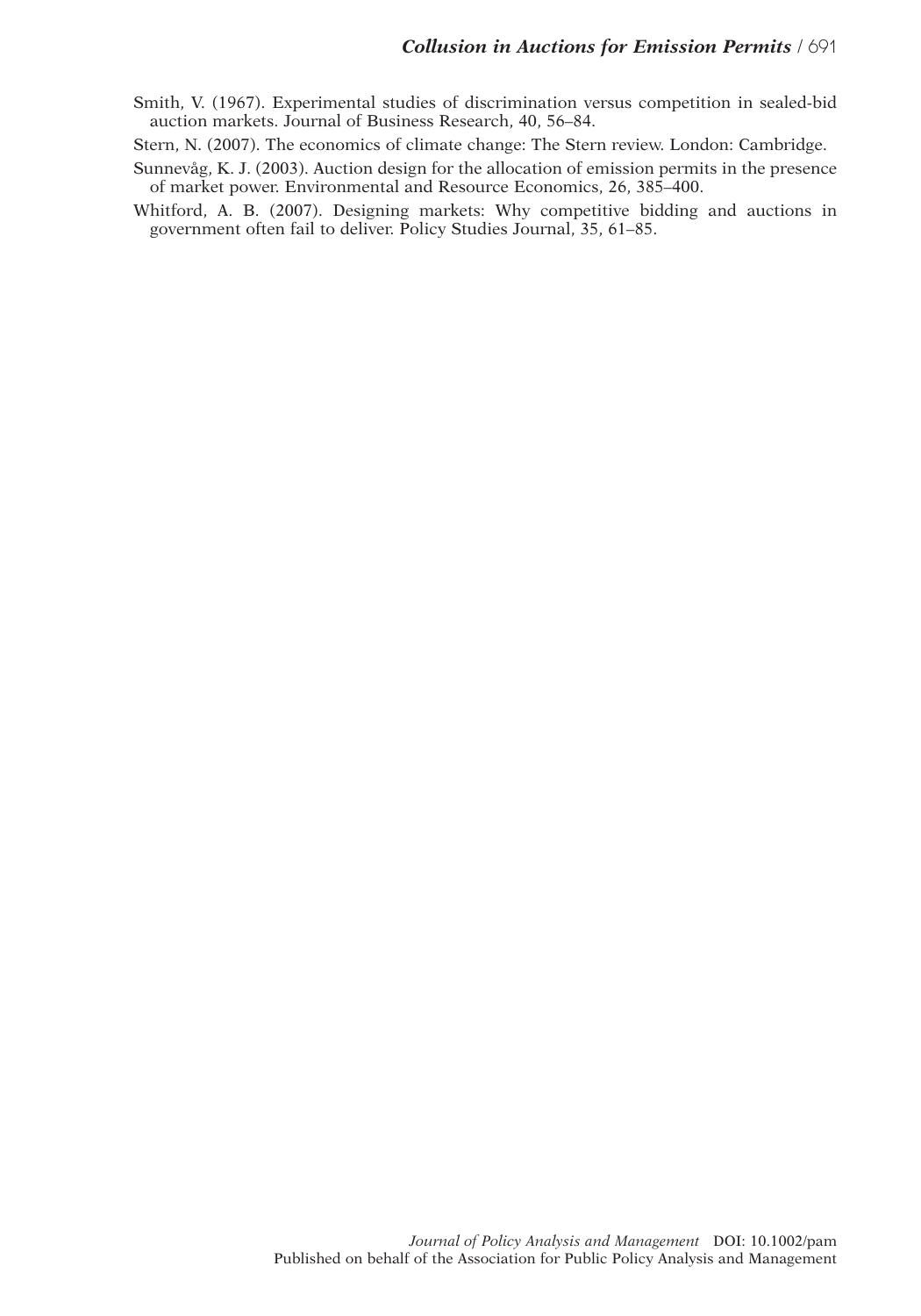## **APPENDIX A: PANEL DATA REGRESSION FOR ALL TREATMENTS**

In order to assess the effect of the different auction formats on revenue generation in these settings, we estimated a panel regression model, restricting the data to auctions in the last half of each session (4 auctions for the baseline setting and 6 auctions in the richer environment). Because there were twice as many participants in the baseline environment as in the richer settings, we normalized the revenues and Walrasian revenues in the baseline auctions by dividing the values by two. We explain revenue generation as a function of normalized Walrasian revenue and treatment indicator variables:

$$
Rev_{it} = \beta_0 + \beta_1 \text{ Uniform}_i + \beta_2 \text{ Disc}_i + \beta_3 \text{ Rich}_i + \beta_4 \text{ Uniform}_i \text{ Rich}_i + \beta_5 \text{ Disc}_i \text{ Rich}_i
$$
  
+ 
$$
\beta_6 \text{ Chat}_i + \beta_7 \text{ Uniform}_i \text{ Chat}_i + \beta_8 \text{ Disc}_i, \text{Cha}_i + \beta_9 \text{ Walrasian\_Rev}_i + \varepsilon_{it}
$$
 (A. 1)

In Equation  $(A.1)$  above,  $Rev_{it}$  is the normalized revenue captured by the auctioneer in session *i* and auction *t*, and *Walrasian\_revit* is the normalized revenue that would be captured if all units sold for the competitive Walrasian price. The constant term,  $\beta_0$ , represents the average revenue for the omitted auction (clock, baseline). *Uniformi* and *Disci* take on the value of 1 when the session used the sealed-bid uniform-price or discriminatory auction format, respectively. The *Richi* variable indicates auctions in the richer setting and the *Chati* variable indicates sessions with explicit communication opportunities. We estimate the model using a GLS panel regression where the error term, e*it*, is assumed to have an AR1 correlated structure with an unobserved, random effects component. The results of the estimation of Equation (A.1) are displayed in Table A1. The coefficients on

| 56.08*** |                                                                                                                                                                                          |
|----------|------------------------------------------------------------------------------------------------------------------------------------------------------------------------------------------|
| (19.81)  |                                                                                                                                                                                          |
| 10.58    |                                                                                                                                                                                          |
|          |                                                                                                                                                                                          |
|          |                                                                                                                                                                                          |
|          |                                                                                                                                                                                          |
|          |                                                                                                                                                                                          |
|          |                                                                                                                                                                                          |
|          |                                                                                                                                                                                          |
|          |                                                                                                                                                                                          |
|          |                                                                                                                                                                                          |
|          |                                                                                                                                                                                          |
|          |                                                                                                                                                                                          |
|          |                                                                                                                                                                                          |
|          |                                                                                                                                                                                          |
|          |                                                                                                                                                                                          |
|          |                                                                                                                                                                                          |
|          |                                                                                                                                                                                          |
|          |                                                                                                                                                                                          |
|          |                                                                                                                                                                                          |
|          |                                                                                                                                                                                          |
|          | (8.030)<br>8.491<br>(8.022)<br>$-18.38***$<br>(6.913)<br>10.61<br>(9.770)<br>3.921<br>(9.764)<br>$-14.64***$<br>(5.66)<br>$-3.837$<br>(7.871)<br>6.174<br>(7.871)<br>$3.63**$<br>(0.178) |

**Table A1.** Revenue capture for all treatments: AR(1) panel GLS with random effects.

242 degrees of freedom

\*\*\* and \*\* indicate significance at the 0.01 and 0.05 levels, respectively.